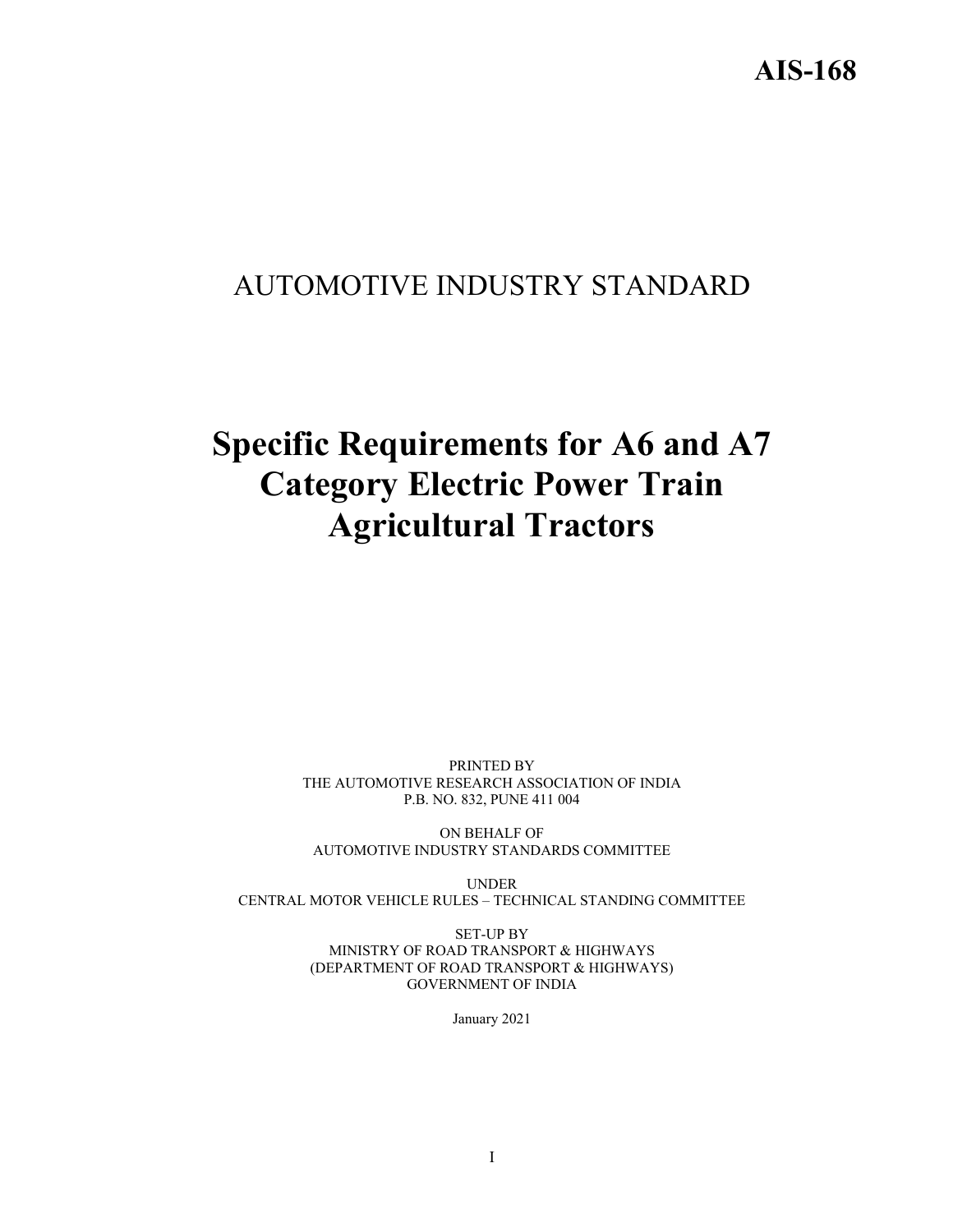#### **INTRODUCTION**

The Government of India felt the need for a permanent agency to expedite the publication of standards and development of test facilities in parallel when the work of preparation of standards is going on, as the development of improved safety critical parts can be undertaken only after the publication of the standard and commissioning of test facilities. To this end, the erstwhile Ministry of Surface Transport (MoST) has constituted a permanent Automotive Industry Standards Committee (AISC) vide order no. RT-11028/11/97-MVL dated September 15, 1997. The standards prepared by AISC will be approved by the permanent CMVR Technical Standing Committee (CTSC). After approval, The Automotive Research Association of India, (ARAI), Pune, being the secretariat of the AIS Committee, has published this standard. For better dissemination of this information, ARAI may publish this standard on their website.

Electric and hybrid power train are being used in Agricultural tractors also. This standard prescribes the specific requirements for A6 and A7 Category Electric Power Train Agricultural Tractors.

While preparing this standard considerable assistance is derived from following International Standards:

| <b>Commission Delegated Regulation</b><br>(EU) No 3/2014 Of October 24,<br>2013                     | Supplementing Regulation (EU) No 168/2013<br>of the European Parliament and of the Council<br>with regard to vehicle functional safety<br>requirements for the approval of two- or three-<br>wheel vehicles and quadricycles |
|-----------------------------------------------------------------------------------------------------|------------------------------------------------------------------------------------------------------------------------------------------------------------------------------------------------------------------------------|
| Regulation (EU) No 167/2013 of<br>The European Parliament and of<br>the Council of February 5, 2013 | On the approval and market surveillance of<br>agricultural and forestry vehicles                                                                                                                                             |
| <b>Commission Delegated</b><br>Regulation (EU) 2015/208 Of<br>December 8, 2014                      | Supplementing Regulation (EU) No 167/2013<br>of the European Parliament and of the Council<br>with regard to vehicle functional safety<br>requirements for the approval of agricultural<br>and forestry vehicles             |

The AISC panel and the Automotive Industry Standards Committee (AISC) responsible for preparation of this standard are given in Annex 7 and Annex 8 respectively.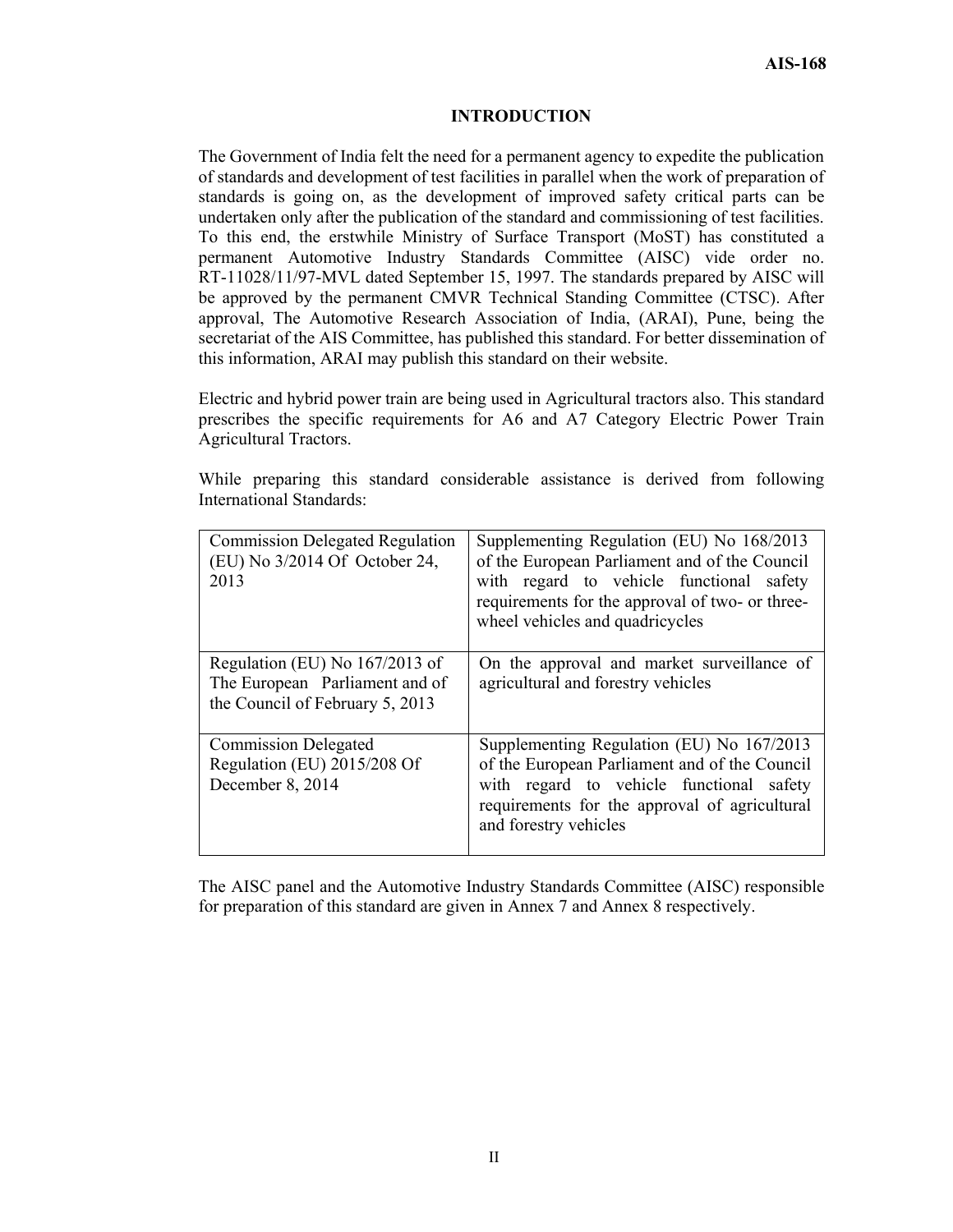## **Contents**

| Para.                  | <b>Items</b>                                                                                         | Page No. |
|------------------------|------------------------------------------------------------------------------------------------------|----------|
| No.                    |                                                                                                      |          |
| 1                      | Scope                                                                                                | 1/31     |
| $\overline{2}$         | Definitions                                                                                          | 1/31     |
| 3                      | Application for approval of Agricultural Tractor                                                     | 4/31     |
| $\overline{4}$         | Application for approval of REESS                                                                    | 4/31     |
| 5                      | Requirements of a vehicle with regard to its electrical safety                                       | 5/31     |
| 6                      | Requirements of a Rechargeable Electrical Energy Storage<br>System (REESS) with regard to its safety | 13/31    |
| $\overline{7}$         | <b>Traction Motor Power Test</b>                                                                     | 13/31    |
| 8                      | <b>EMC</b> Test                                                                                      | 13/31    |
| 9                      | Criteria for Extension of Approval                                                                   | 14/31    |
| 10                     | <b>Technical Specifications</b>                                                                      | 15/31    |
| <b>List of Annexes</b> |                                                                                                      |          |
| Annex 1                | Isolation resistance measurement method for vehicle based<br>tests                                   | 16/31    |
| Annex 2                | Confirmation method for function of on-board isolation<br>resistance monitoring system               | 20/31    |
| Annex 3                | Protection against direct contacts of parts under voltage                                            | 21/31    |
| Annex 4                | Hose Nozzle for the test for protection against washing                                              | 24/31    |
| Annex 5                | Essential characteristics of A6 and A7 Category<br><b>Agricultural Tractors</b>                      | 25/31    |
| Annex 6                | <b>Essential characteristics of REESS</b>                                                            | 28/31    |
| Annex 7                | Composition of AISC Panel                                                                            | 30/31    |
| Annex 8                | Composition of AISC                                                                                  | 31/31    |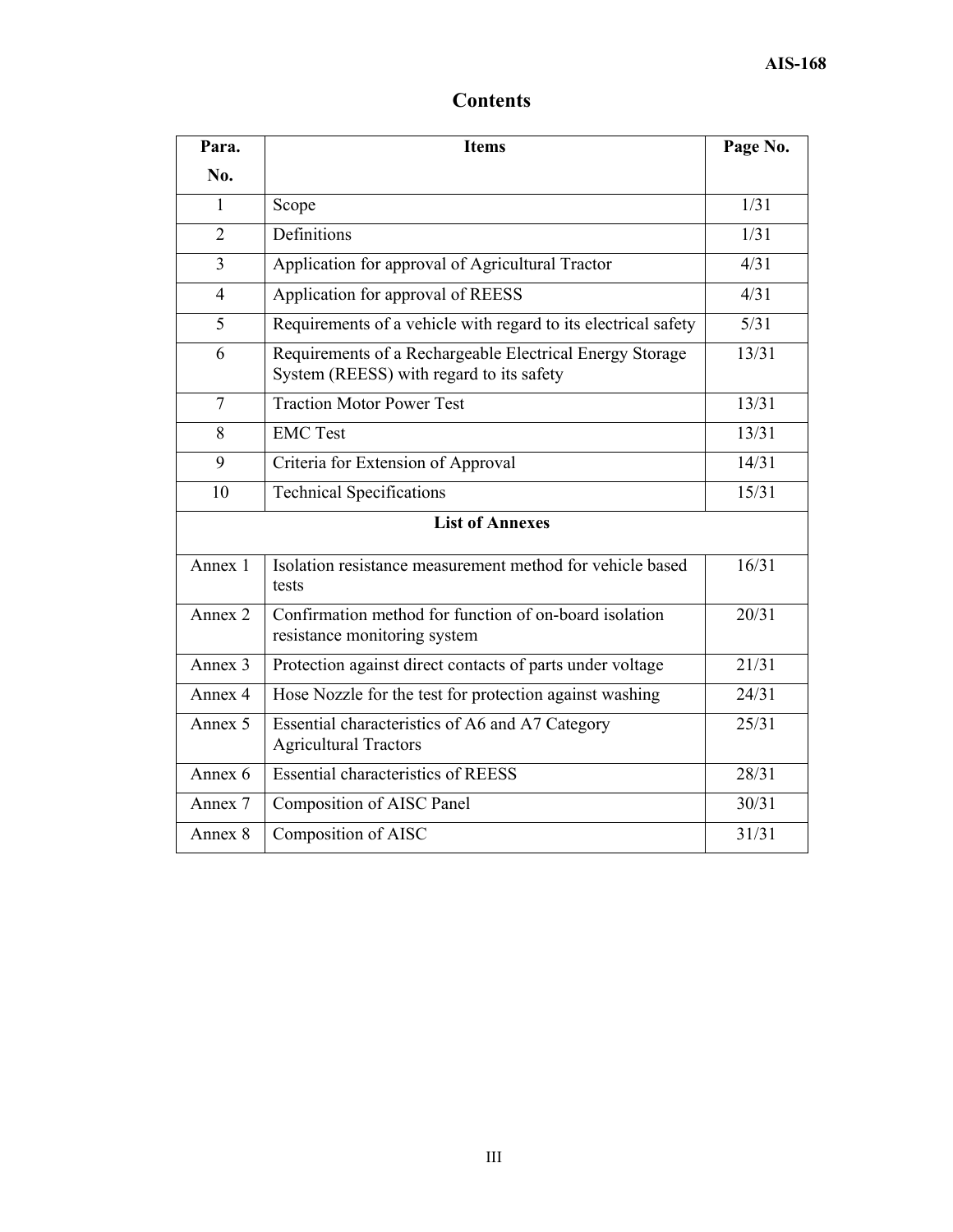#### **Specific Requirements for A6 and A7 Category Electric Power Train Agricultural Tractors**

#### **1.0 SCOPE**

1.1 This standard specifies the safety requirements for A6 (Hybrid Electric Agricultural Tractor) and A7 (Pure electric Agricultural Tractor) Category Electric Power Train Agricultural Tractors.

#### **2.0 DEFINITIONS**

For the purpose of this standard following definitions shall apply. For additional applicable terms, refer AIS-049 (Rev 1):2016, as amended from time to time, AIS 156:2020, as amended from time to time and IS 14272:2011, as amended from time to time.

- 2.1 **'Active driving possible mode'** means the vehicle mode when application of the electric acceleration position sensor, activation of an equivalent control or release of the brake system will cause the electric powertrain to propel the vehicle.
- 2.2 **'Barrier'** means the part providing protection against direct contact to the live parts from any direction of access.
- 2.3 **'Conductive connection'** means the connection using connectors to an external power supply when the rechargeable electrical energy storage system (REESS) is charged.
- 2.4 **'Coupling system for charging the REESS'** means the electrical circuit used for charging the REESS from an external electric power supply including the vehicle inlet.
- 2.5 **'Chassis connected to the electric circuit**' means AC and DC electric circuits galvanically connected to the electrical chassis.
- 2.6 **'Control'** means any part of the vehicle or component directly actuated by the driver which causes a change in the state or operation of the vehicle or one of the parts thereof.
- 2.7 **'Direct contact'** means the contact of persons with live parts.
- 2.8 **'Electrical chassis'** means a set made of conductive parts electrically linked together, whose potential is taken as reference.
- 2.9 **'Electrical circuit'** means an assembly of connected live parts which is designed to be electrically energised in normal operation.
- 2.10 **'Electric energy conversion system'** means a system that generates and provides electric energy for electric propulsion.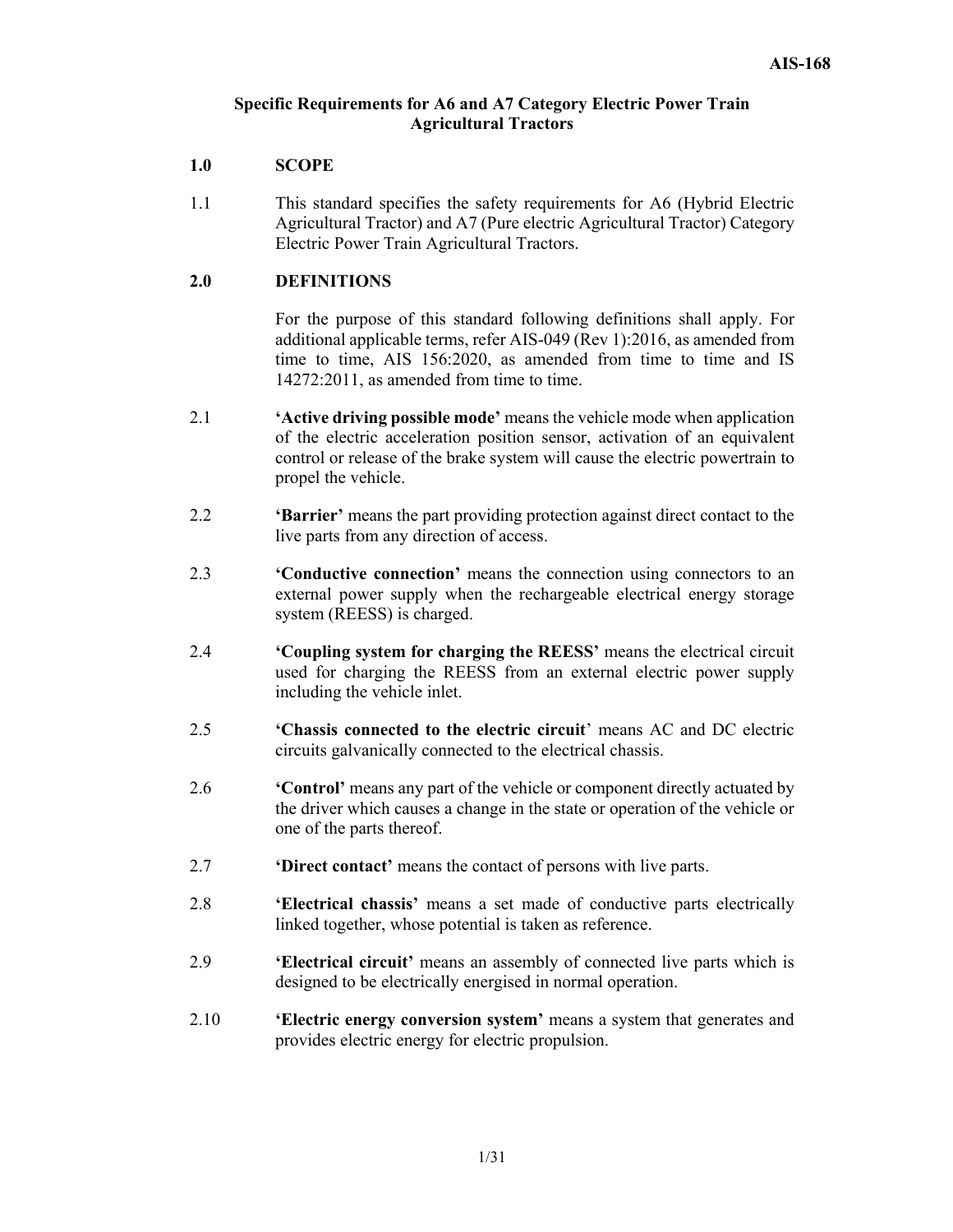- 2.11 **'Electric powertrain'** means the electrical circuit which includes the traction motor(s), and includes the REESS, the electric energy conversion system, the electronic converters, the associated wiring harness and connectors, and the coupling system for charging the REESS.
- 2.12 **'Electronic converter'** means a device capable of controlling and/or converting electric power for electric propulsion.
- 2.13 **'Enclosure'** means the part enclosing the internal units and providing protection against direct contact from any direction of access.
- 2.14 **'Exposed conductive part'** means the conductive part which can be touched under the provisions of the protection degree IPXXB, and which becomes electrically energised under isolation failure conditions.
- 2.15 **'External electric power supply'** means an alternating current (AC) or direct current (DC) electric power supply outside of the vehicle.
- 2.16 **'High voltage'** means the classification of an electric component or circuit, if its working voltage is  $> 60$  V and  $\leq 1500$  V DC or  $> 30$  V and  $\leq$ 1 000 V AC root mean square (rms).
- 2.17 '**High voltage bus'** means the electrical circuit, including the coupling system for charging the REESS that operates on high voltage.
- 2.18 **'Indirect contact'** means the contact of persons with exposed conductive parts.
- 2.19 **'Live parts'** means the conductive part(s) intended to be electrically energised in normal use.
- 2.20 **'Operator's work place'** means the space in the tractor for operator accommodation bounded by the barriers and enclosures provided for protecting the powertrain from direct contact with live parts.
- 2.21 **'On-board isolation resistance monitoring system'** means the device which monitors the isolation resistance between the high voltage buses and the electrical chassis.
- 2.22 **'Open type traction battery'** means a liquid type battery requiring refilling with water and generating hydrogen gas released to the atmosphere.
- 2.23 **'Protection degree'** means the protection provided by a barrier or enclosure related to the contact with live parts by a test probe, such as a jointed test finger (IPXXB) or a test wire access probe (IPXXD).
- 2.24 **'Service disconnect'** means the device for deactivation of the electrical circuit for the purpose of servicing or checking electrical components such as the REESS and fuel cell stack.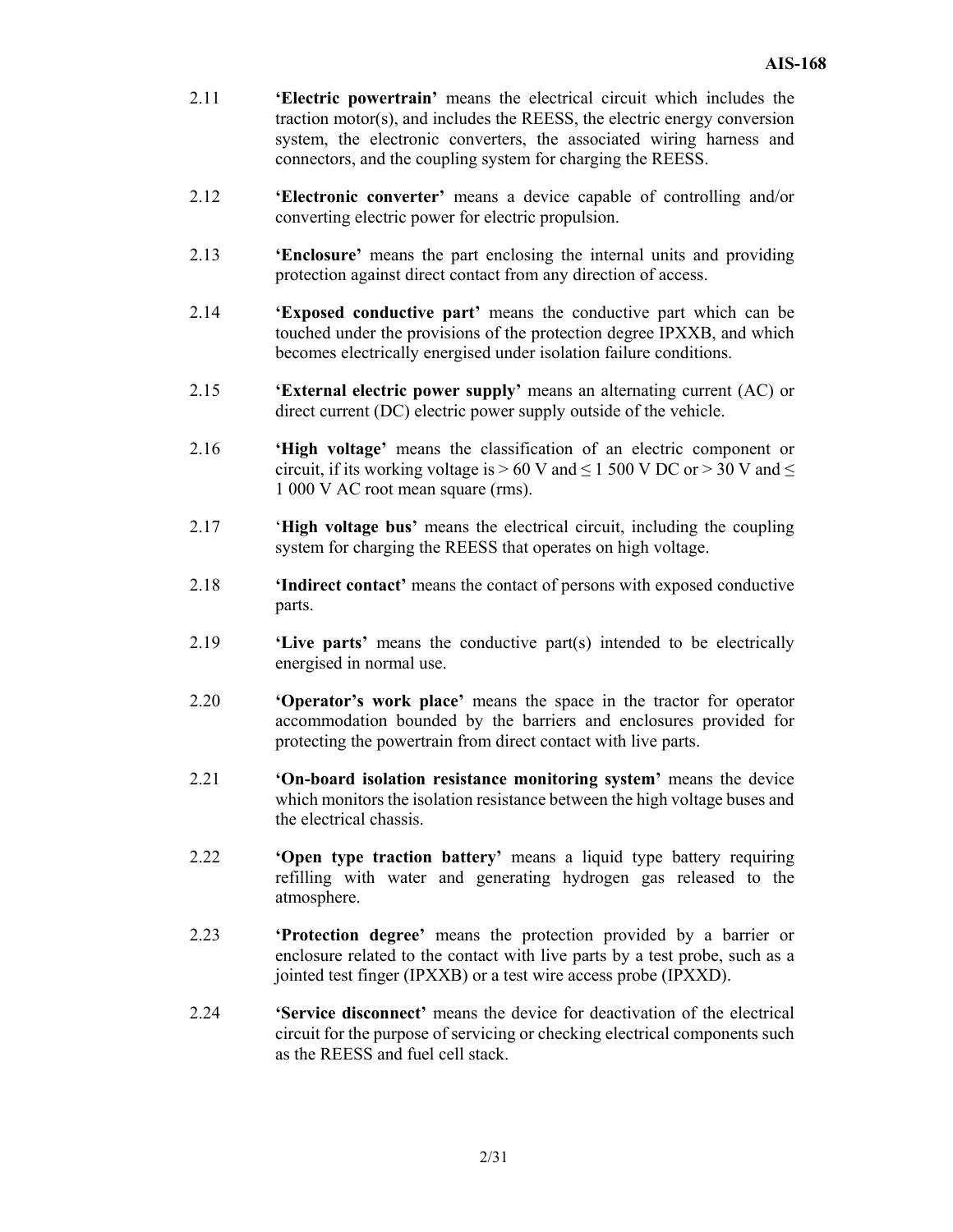- 2.25 **'Solid insulator'** means the insulation coating of wiring harnesses insulating live parts against direct contact from any direction of access, covers insulating live parts of connectors, as well as varnish or paint applied for the purpose of insulation.
- 2.26 **'Working voltage'** means the highest value of an electrical circuit voltage root-mean-square (rms) as specified by the vehicle manufacturer for each separate and galvanically isolated circuit, which may occur between any conductive parts in open circuit conditions or under normal operating condition.
- 2.27 **'Agricultural tractor type',** with regard to maximum continuous rated or net power and/or vehicle speed limitation by design, means vehicles which do not differ in such essential respects as the maximum continuous power output of the electric motor(s) and/or engine, the vehicle maximum design speed and the design characteristics of devices and methodology employed to effectively limit the vehicle's achievable maximum speed and/or power output.
- 2.28 **'Functional safety'** means the absence of unacceptable risk of physical injury or of damage to the health of persons or to property owing to hazards caused by mal-functional behaviour of mechanical, hydraulic, pneumatic, electrical or electronic systems, components or separate technical units.
- 2.29 **'REESS'** means the rechargeable electric energy storage system (REESS) that provides energy for electric propulsion.
- 2.30 **"State of Charge (SOC)"** means the available electrical charge in a tested-device expressed as a percentage of its rated capacity.
- 2.31 **'Type of Agricultural tractor with regard to electrical safety'** means vehicles which do not differ in such essential respects as the location of conducting parts and components of the entire electrical system installed in the vehicle, the installation of the electric powertrain and the galvanically connected high voltage bus as well as the nature and type of electric powertrain and the galvanically connected high voltage components.
- 2.32 **"Type of REESS"** means systems which do not differ significantly in such essential aspects as:
	- (a) The manufacturer's trade name or mark;
	- (b) The chemistry, capacity and physical dimensions of its cells;
	- (c) The number of cells, the mode of connection of the cells and the physical support of the cells;
	- (d) The construction, materials and physical dimensions of the casing; and
	- (e) The necessary ancillary devices for physical support, thermal management and electronic control.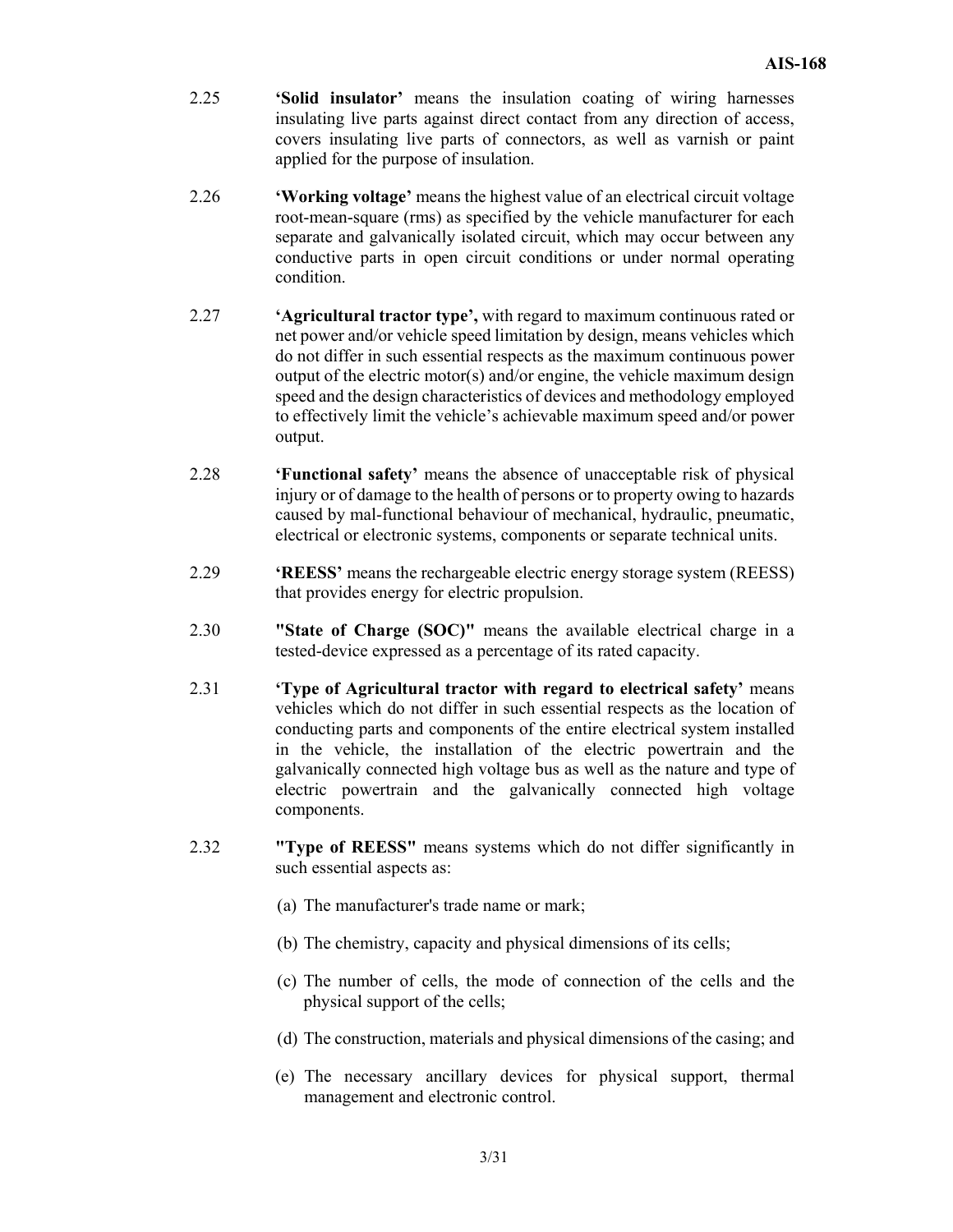#### **3.0 APPLICATION FOR APPROVAL OF AGRICULTURAL TRACTORS**

- 3.1. Approval of an Agricultural Tractors type with regard to its electrical safety, including the High Voltage System:
- 3.1.1. The application for approval of an Agricultural Tractors type with regard to specific requirements for the electric power train shall be submitted by the vehicle manufacturer or by his duly accredited representative.
- 3.1.2. It shall be accompanied by the technical specifications in AIS 007 format and following particulars in Annex 5 format:
- 3.1.2.1. Detailed description of the Agricultural Tractors type as regards the electric power train and the galvanically connected high voltage bus.
- 3.1.2.2. For Agricultural Tractors with REESS, additional evidence showing that the REESS is in compliance with the requirements of paragraph 6 of this standard.
- 3.1.3. An Agricultural Tractor's representative of the tractor type to be approved shall be submitted to the Test Agency responsible for conducting the approval tests and, if applicable, at the manufacturer's discretion with the agreement of the Test Agency, either additional vehicle(s), or those parts of the vehicle regarded by the Test Agency as essential for the test(s) referred to in the paragraph 6 of this standard.

#### **4.0 APPLICATION FOR APPROVAL OF REESS**

- 4.1. Approval of a Rechargeable Electrical Energy Storage System (REESS)
- 4.1.1. The application for approval of a type of REESS or separate technical unit with regard to the safety requirements of the REESS shall be submitted by the REESS manufacturer or by their duly accredited representative.
- 4.1.2. It shall be accompanied by the technical specifications in AIS 007 and Annex 6 format and comply with the following particulars:
- 4.1.2.1. Detailed description of the type of REESS or separate technical unit as regards the safety of the REESS.
- 4.1.3. A component(s) representative of the type of REESS to be approved plus, at the manufacturer's discretion, and with the agreement of the Test Agency, those parts of the Agricultural Tractor regarded by the Test Agency as essential for the test, shall be submitted to the Test Agency responsible for conducting the approval tests.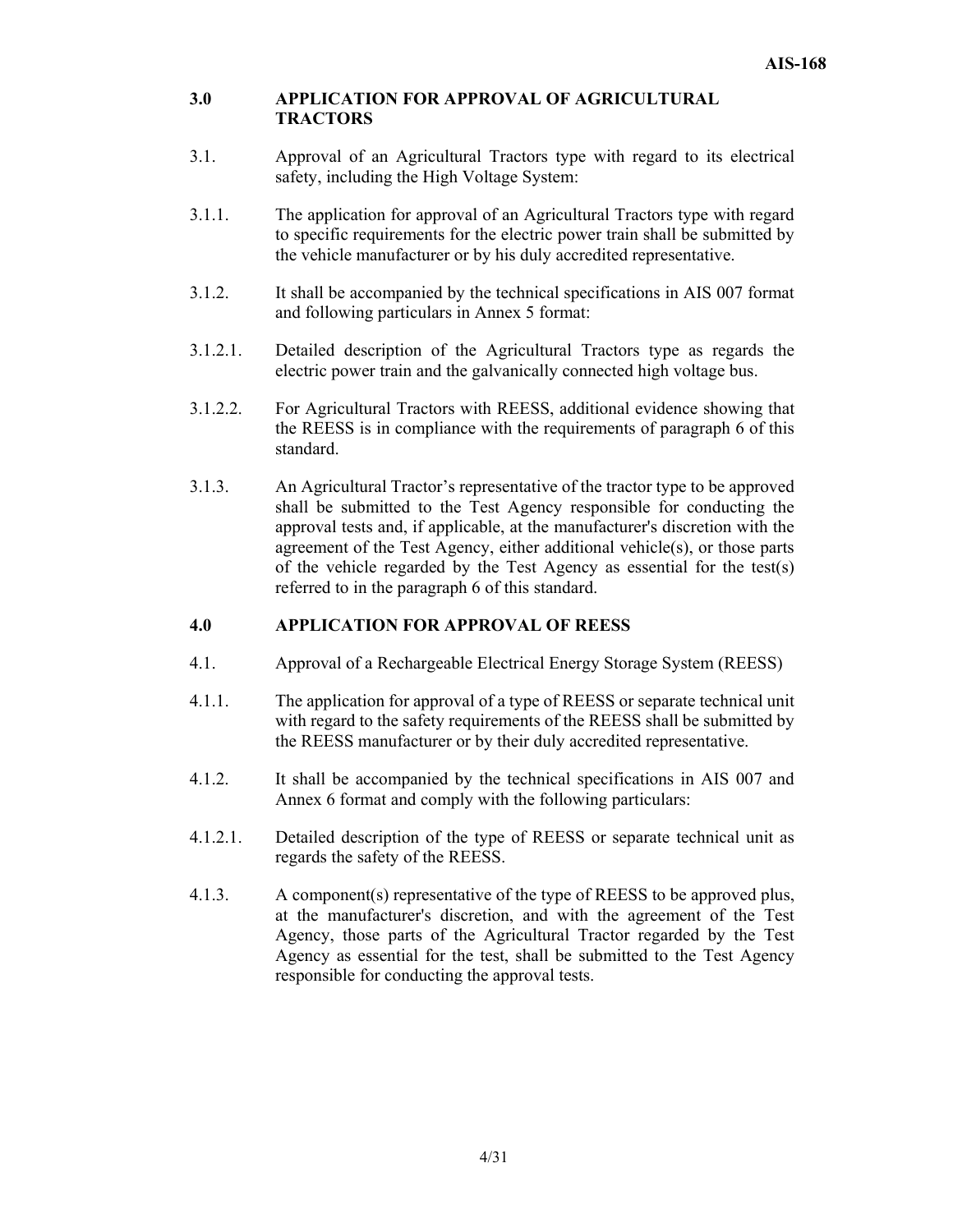#### **5.0 REQUIREMENTS REGARDING ELECTRICAL SAFETY**

- 5.1 Requirements for the approval of a type of Agricultural Tractor with regard to electrical safety:
- 5.1.1 Agricultural Tractors which are propelled by means of one or more electric motors, including pure and hybrid electric agricultural tractors, shall fulfil the requirements of this clause.
- 5.2 General requirements concerning the protection against electrical shock and electrical safety applying to high voltage buses under conditions where they are not connected to external high voltage power supplies.
- 5.2.1 The protection against direct contact with live parts shall comply with the requirements set out below. The protections provided (e.g. solid insulator, barrier, enclosure) shall not be able of being opened, disassembled or removed without the use of tools.

The protection against access to live parts shall be tested in accordance with the provisions laid down in Annex 3 of this standard — Protection against direct contacts of parts under voltage.

- 5.2.1.1 For protection of live parts in operator's work place, the protection degree IPXXD shall be met.
- 5.2.1.2 For protection of live parts in areas other than the operator's work place, the protection degree IPXXB shall be met.
- 5.2.1.3 For protection of live parts of vehicles where no operator's work place is present, the protection degree IPXXD shall be met by the entire vehicle.
- 5.2.1.4 Connectors (including vehicle inlet) are deemed to meet the requirements if:
	- (a) They also comply with the protection degree IPXXB when separated without the use of tools;
	- (b) They are located underneath the vehicle floor and are provided with a locking mechanism (e.g. screw locking, bayonet locking);
	- (c) They are provided with a locking mechanism and other components shall first be removed with the use of tools in order to separate the connector; or
	- (d) The voltage of the live parts becomes  $\leq$  DC 60 V or  $\leq$  AC 30 V (rms) within one second after the connector is separated.
- 5.2.1.5 In case a service disconnect can be opened, disassembled or removed without the use of tools, the protection degree IPXXB shall be met under all these conditions.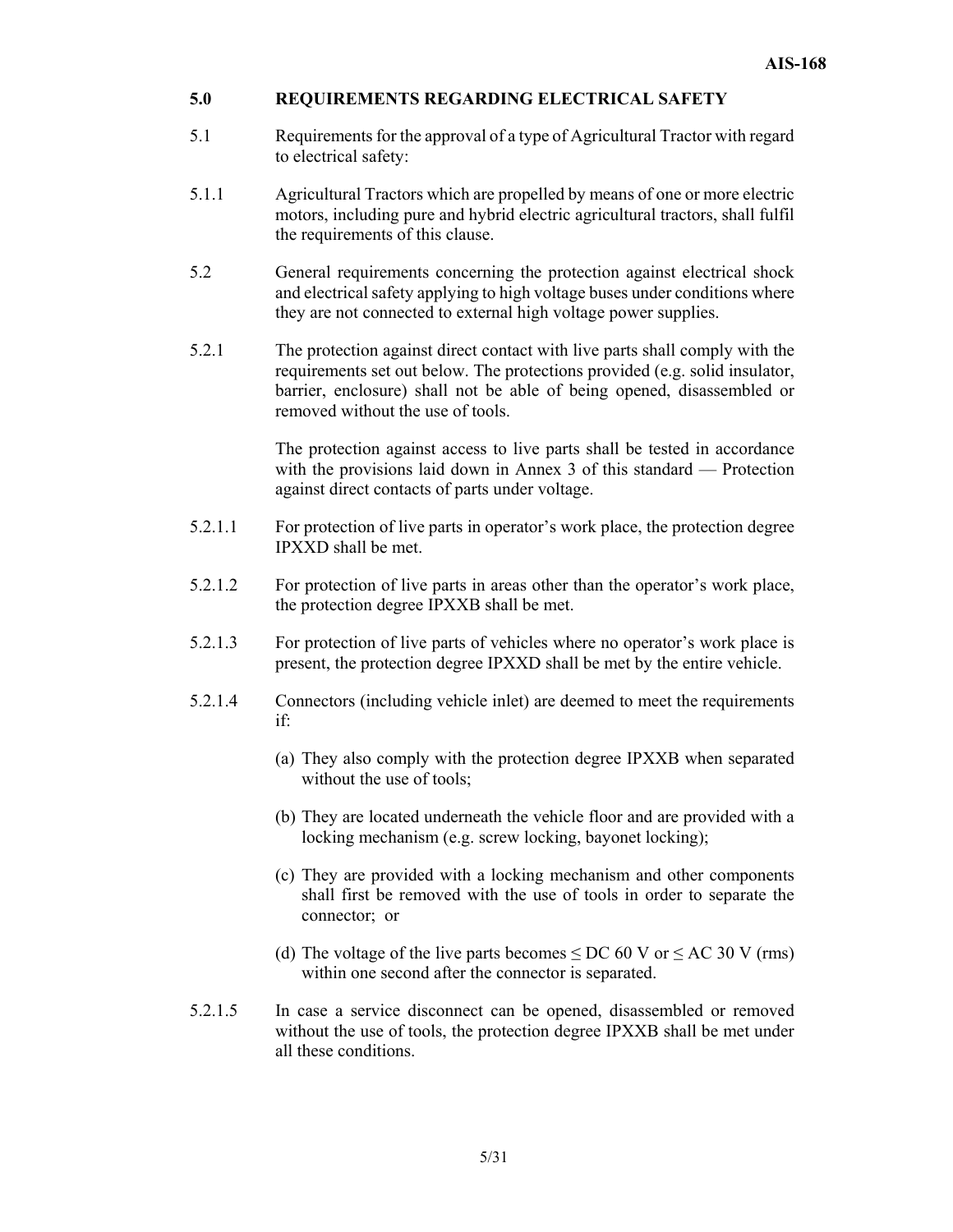## 5.2.1.6 **Specific marking requirements**

5.2.1.6.1 In the case of a REESS having high voltage capability, the symbol shown in Figure 1 shall be placed on or near the REESS. The symbol background shall be yellow, the bordering and the arrow shall be black.



**Figure 1 Marking of high voltage equipment** 

- 5.2.1.6.2 The symbol shall in addition be placed on all enclosures and barriers, which when removed expose live parts of high voltage circuits. This provision is optional for connectors for high voltage buses and does not apply to any of the following cases:
	- (a) Where barriers or enclosures cannot be physically accessed, opened, or removed unless other vehicle components are removed with the use of tools; or
	- (b) Where barriers or enclosures are located underneath the vehicle floor.
- 5.2.1.6.3 Cables for high voltage buses, which are located fully within enclosures or outside any enclosures, shall be identified by having an outer covering with the colour orange.
- 5.2.2 The protection against indirect contact with live parts shall comply with the requirements set out below.
- 5.2.2.1 Concerning protection against electrical shock which could arise from indirect contact, the exposed conductive parts, such as the conductive barrier and enclosure, shall be securely galvanically connected to the electrical chassis for instance by connections with electrical wire, ground cable, welds or by connections using bolts so that no dangerous electric potential can exist.
- 5.2.2.2 The resistance between all exposed conductive parts and the electrical chassis shall be lower than  $0.1 \Omega$  when there is current flow of at least 0.2 A. This requirement is deemed as satisfied if the galvanic connection has been established by welding.
- 5.2.2.3 In the case of vehicles intended to be connected to a grounded external electric power supply through a conductive connection, a device enabling the galvanic connection of the electrical chassis to the earth ground shall be provided.

 The device shall enable connection to the earth ground before external voltage is supplied to the vehicle and shall retain this connection until after the exterior voltage is removed from the vehicle.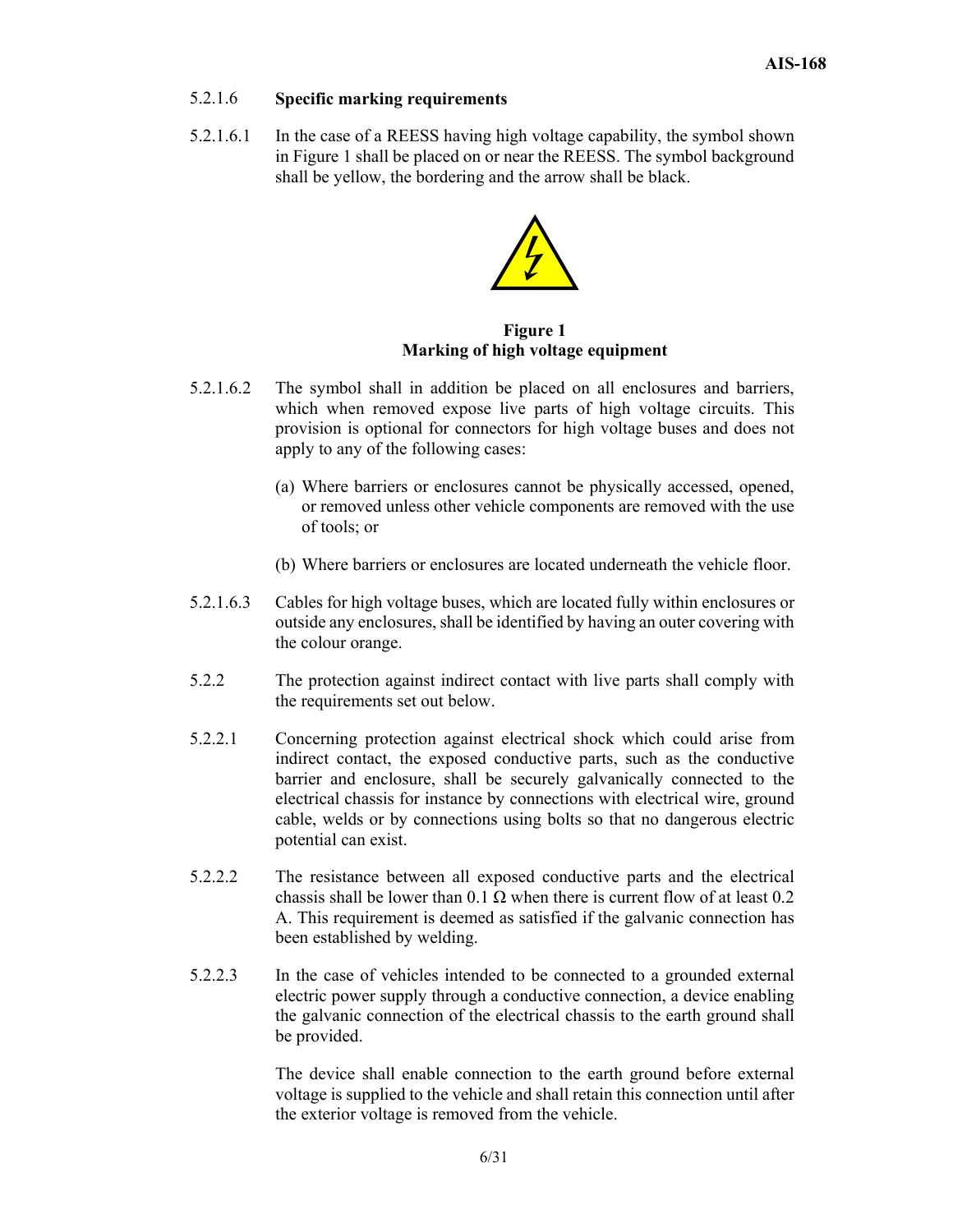Compliance with these requirements may be demonstrated by using the connector specified by the agricultural tractor manufacturer or by other analysis.

- 5.2.2.3.1 A galvanic connection of the electrical chassis to the earth ground does not need to be provided in the following cases:
	- (a) The agricultural tractor can only use a dedicated charger that is protected when any single isolation fault arises;
	- (b) The agricultural tractor's whole metallic body is protected when any single isolation fault arises; or
	- (c) The agricultural tractor cannot be charged without completely removing the traction battery pack from the vehicle.
- 5.2.3 Isolation resistance shall comply with the requirements set out below.
- 5.2.3.1 Concerning electric power trains consisting of separate DC or AC-buses:

 If AC buses and DC buses are galvanically isolated from each other, isolation resistance between all high voltage busses and the electrical chassis shall have a minimum value of 100  $\Omega$ /V of the working voltage for DC buses, and a minimum value of 500  $\Omega$ /V of the working voltage for AC buses.

 The measurements shall be conducted in accordance with the provisions laid down in Annex 1 of this standard — Isolation resistance measurement method.

5.2.3.2 Concerning electric power train consisting of combined DC- and ACbuses:

> If AC high voltage buses and DC high voltage buses are galvanically connected isolation resistance between all high voltage busses and the electrical chassis shall have a minimum value of 500  $\Omega$ /V of the working voltage.

> However, if all AC high voltage buses are protected by one of the two following measures, isolation resistance between the high voltage bus and the electrical chassis shall have a minimum value of 100  $\Omega$ /V of the working voltage:

- (a) Double or more layers of solid insulators, barriers or enclosures that meet the requirements of points 5.2.1 to 5.2.1.6.3 independently, for example wiring harness; or
- (b) Mechanically robust protections that have sufficient durability over vehicle service life such as motor housings, electronic converter cases or connectors;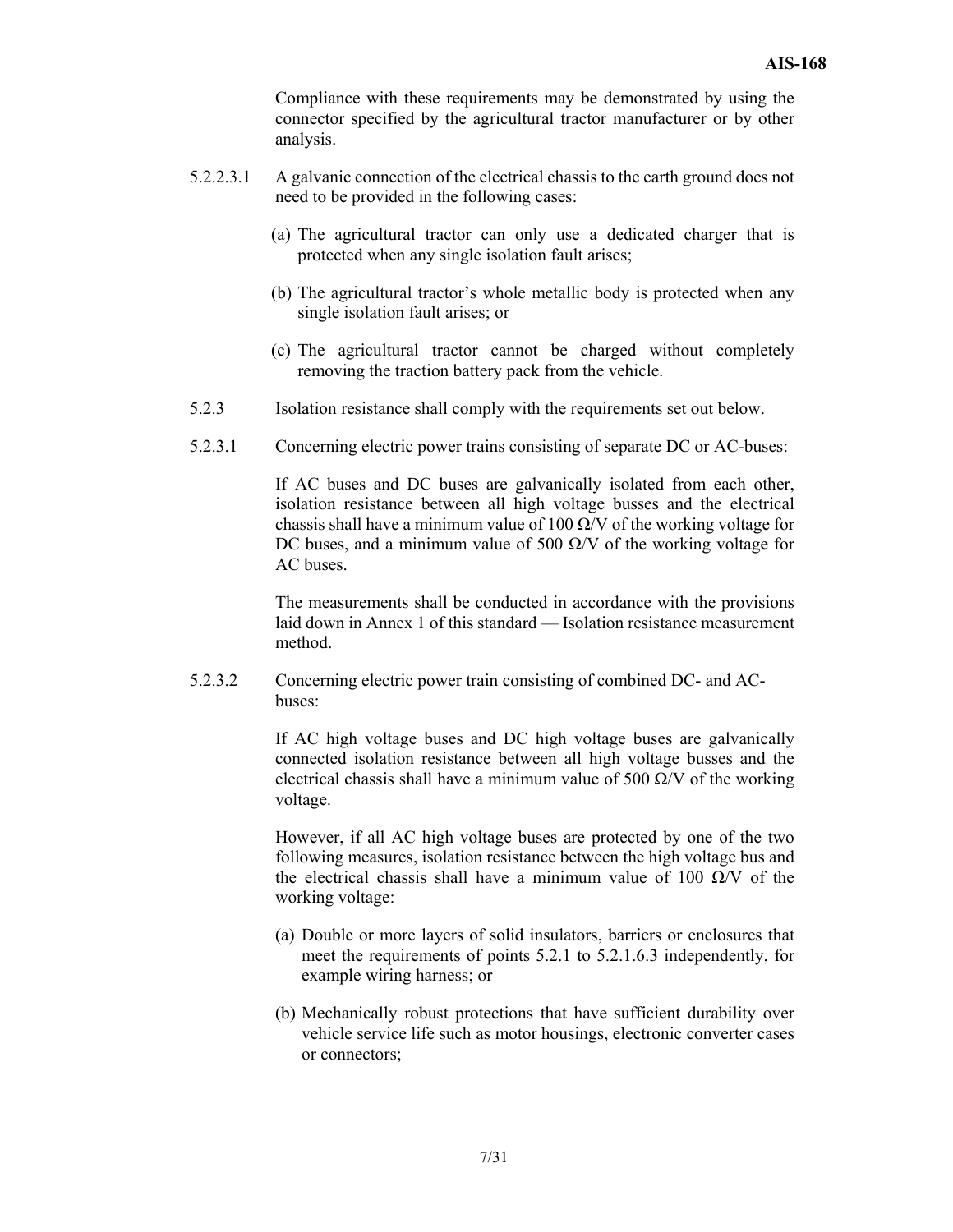The isolation resistance between the high voltage bus and the electrical chassis shall be demonstrated by measurement.

 The measurement shall be conducted according to Annex 1 of this standard - Isolation resistance measurement method.

5.2.3.3 Concerning Fuel cell Agricultural Tractors:

 If the minimum isolation resistance requirement cannot be maintained over time, then protection shall be achieved by any of the following:

- (a) Double or more layers of solid insulators, barriers or enclosures that meet the requirements of points 5.2.1 to 5.2.1.6.3 independently; or
- (b) on-board isolation resistance monitoring system together with a warning to the driver if the isolation resistance drops below the minimum required value. The isolation resistance between the high voltage bus of the coupling system for charging the REESS, which is not energised besides during charging the REESS, and the electrical chassis need not be monitored.

 The correct functioning of the on-board isolation resistance monitoring system shall be tested as described in Annex 2 of this standard — Confirmation method for function of on-board isolation resistance monitoring system.

5.2.3.4 Isolation resistance requirements for the coupling system for charging the REESS.

> The vehicle inlet or the recharge cable when permanently connected to the vehicle, intended to be conductively connected to the grounded external AC power supply and the electrical circuit that is galvanically connected to the vehicle inlet/recharge cable during charging of the REESS, shall have an isolation resistance between the high voltage bus and the electrical chassis of at least 1.0 M $\Omega$  when the charger coupler is disconnected. During the measurement, the traction battery may be disconnected.

- 5.3 Requirements concerning the REESS
- 5.3.1 Protection in case of excessive current.

The REESS shall not overheat in case of excessive current or, if the REESS is prone to overheating due to excessive current, it shall be equipped with one or more protective devices such as fuses, circuit breakers and/or main contactors.

When applicable, the agricultural tractor manufacturer shall supply relevant data and analysis proving that overheating from excessive current is prevented without the use of protective devices.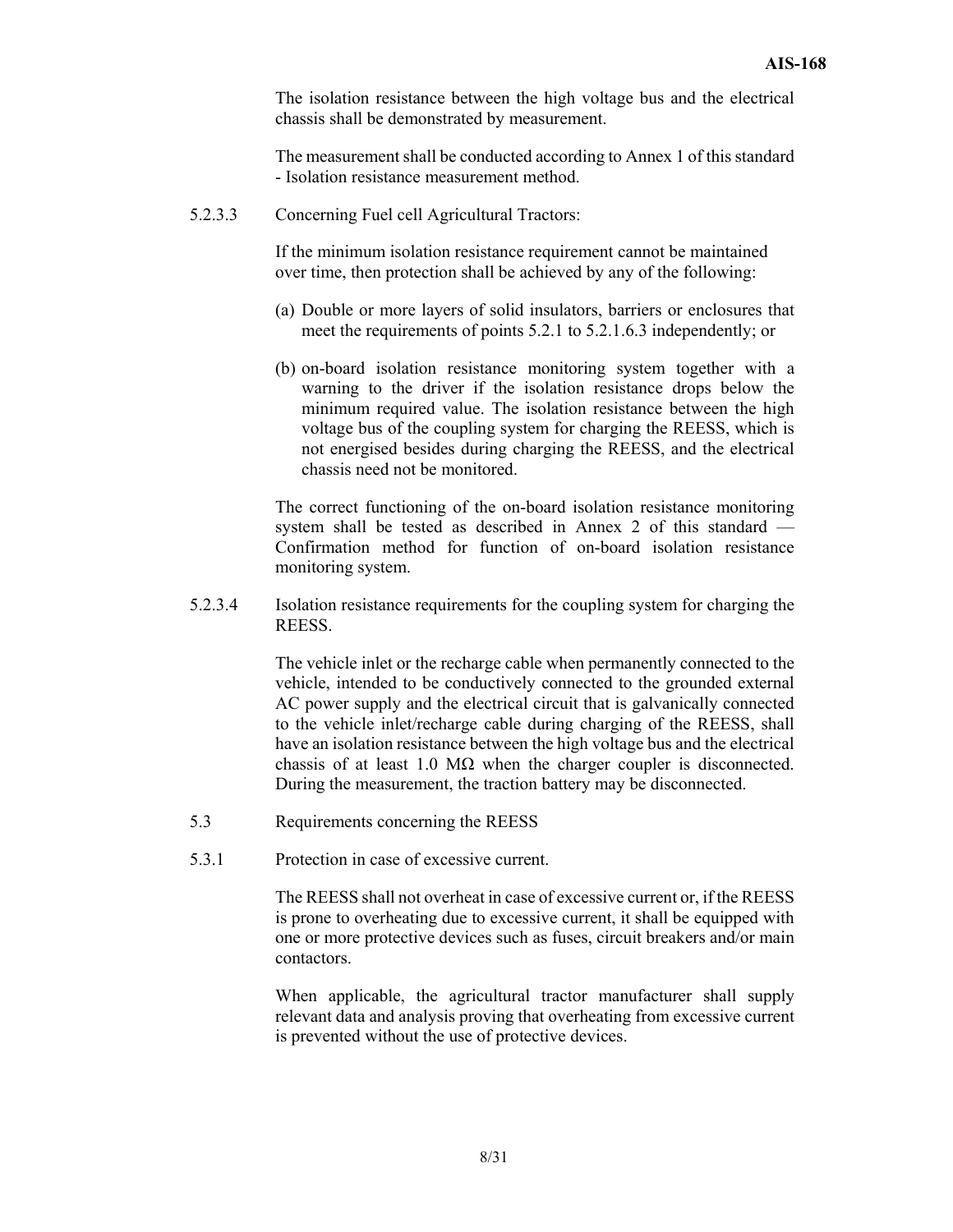5.3.2 Prevention of accumulation of gas.

Places for containing open type traction battery that may produce hydrogen gas shall be provided with a ventilation fan or a ventilation duct or any other suitable means to prevent the accumulation of hydrogen gas. Vehicles with open type framework that do not allow accumulation of hydrogen gas at such places are not required to have a ventilation fan or a ventilation duct.

5.3.3 Protection against electrolyte spills.

Electrolyte from the REESS, shall not spill from the agricultural tractor in its normal operation and during all the tests as per this standard.

In case electrolyte is spilled from the REESS or its components due to other reasons, it shall not reach the driver nor any person on or around the agricultural tractor during normal conditions of use, parked condition (i.e. also when the agricultural tractor is parked on a slope) or any other normal functional operation.

5.3.4 Accidental or unintentional detachment.

The REESS and its components shall be installed in the agricultural tractor in such a way so as to preclude the possibility of inadvertent or unintentional detachment or ejection of the REESS.

The REESS and its components shall not be ejected when the agricultural tractor in its normal operation and any of the test as per this standard.

- 5.4 In-use safety requirements
- 5.4.1 Propulsion system power-on and power-off procedure
- 5.4.1.1 At the start-up, including system power-on, in order to select the active driving possible mode, at least two deliberate and distinctive actions shall be performed by the driver.
- 5.4.1.2 At least a momentary indication shall be given to the rider when the agricultural tractor is switched in active driving possible mode, however, this provision does not apply under conditions where an internal combustion engine provides directly or indirectly the agricultural tractor's propulsion power.
- 5.4.1.3 When leaving the agricultural tractor, the rider shall be informed by a signal (e.g. optical or audible signal) if the agricultural tractor is still in the active driving possible mode.
- 5.4.1.4 If the on-board REESS can be externally charged by the driver, agricultural tractor movement by its own propulsion system shall be impossible as long as the connector of the external electric power supply is physically connected to the agricultural tractor inlet. Compliance with this requirement shall be demonstrated by using the connector specified by the agricultural tractor manufacturer.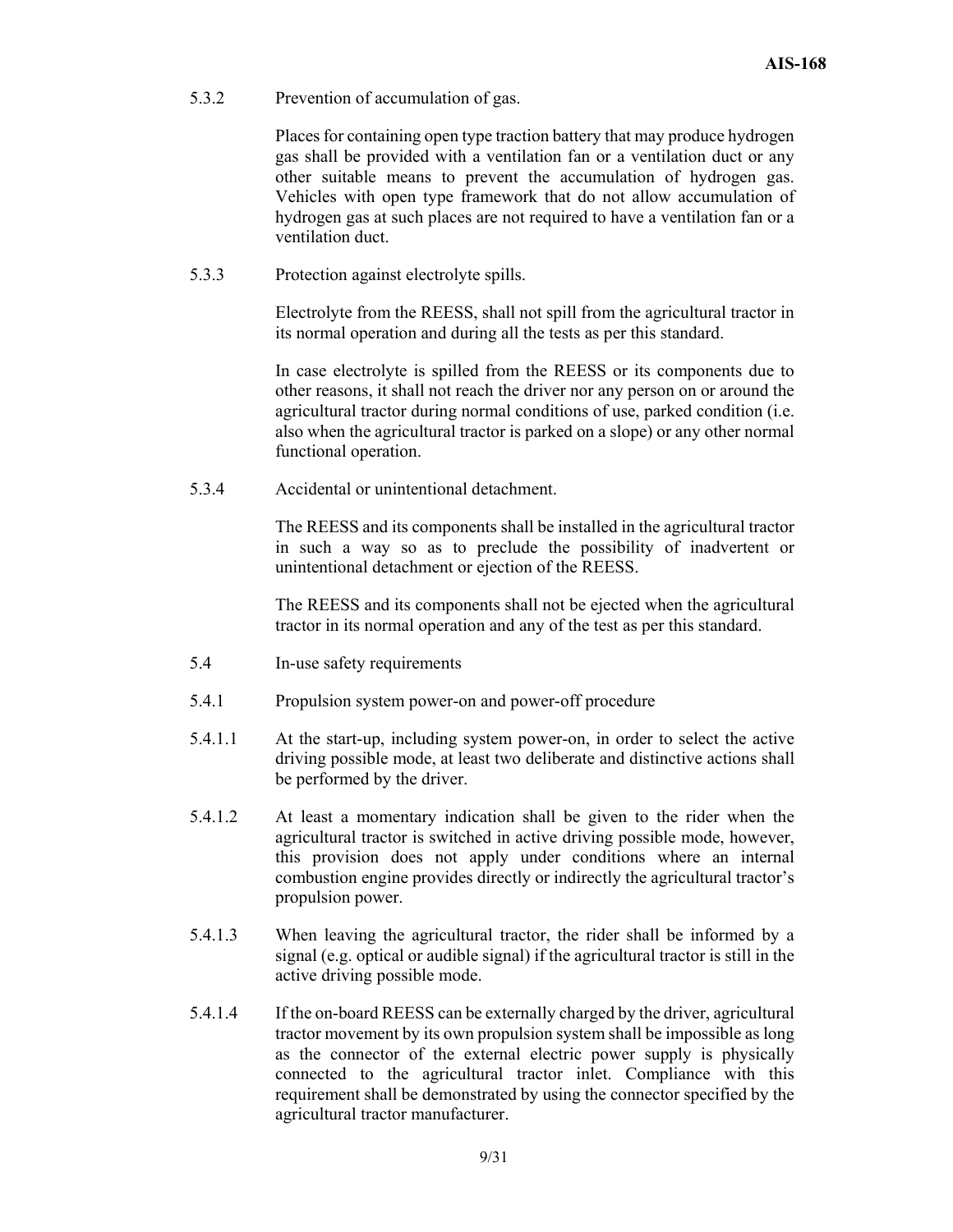In case of permanently connected charge cables, the requirement above is deemed to be met when use of the charge cable obviously prevents the use of the agricultural tractor (e.g. cable is always routed over operator controls, rider's saddle, driver's seat, handle bar or steering wheel, or the seat covering the cable storage space needs to remain in open position).

- 5.4.1.5 If an agricultural tractor is equipped with a drive direction control unit (i.e. reversing device) the state of this unit shall be identified to the rider.
- 5.4.1.6 It is permitted that only one action is required to deactivate the active driving possible mode or to complete the power-off procedure.
- 5.4.2 Driving with reduced power
- 5.4.2.1 Indication of reduced power

 If the electric propulsion system is equipped with a means to automatically reduce the agricultural tractor propulsion power (e.g. powertrain malfunction operating mode), significant reductions shall be indicated to the rider.

5.4.2.2 Indication of low energy content of REESS

If the state of charge in the REESS has a significant impact on agricultural tractor driving performance (i.e. acceleration and drivability, to be evaluated by the Test Agency together with the tractor manufacturer), a low energy content shall be indicated to the rider by an obvious device (e.g. a visual or audible signal). The indication used for point 5.4.2.1 shall not be used for this purpose.

5.4.3 Driving backwards

 It shall not be possible to activate the agricultural tractor reverse control function in an uncontrolled manner whilst the tractor is in forward motion, insofar as such activation could cause a sudden and strong deceleration or wheel lock. However, it may be possible for the vehicle reverse control function to be activated in such a way that it may slow down the vehicle gradually.

- 5.4.4 Determination of hydrogen emissions
- 5.4.4.1 This verification shall be carried out on agricultural tractor equipped with open type traction batteries and all requirements shall be met.
- 5.4.4.2 Agricultural tractor shall be equipped with on-board chargers. The tests shall be conducted following the method described in Annex 8 to AIS 038 (Rev. 2), The hydrogen sampling and analysis shall be the ones as prescribed, however, other analysis methods may be used provided that it can be demonstrated that these give equivalent results.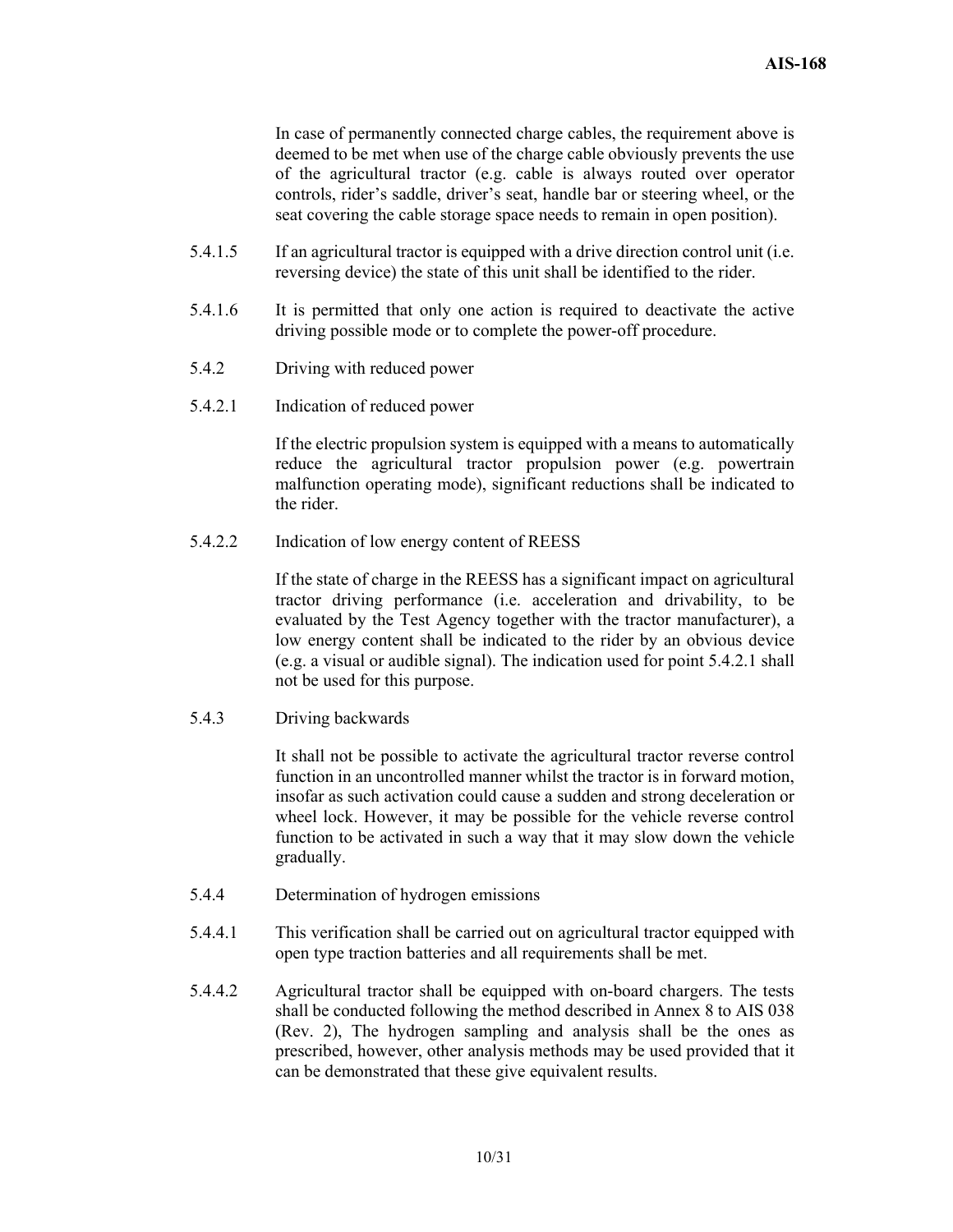- 5.4.4.3 During a normal charge procedure under the conditions given in Annex 8 to AIS 038 (Rev. 2), hydrogen emissions shall be  $\leq$  125 g measured over 5 hours, or below  $(25 \times t)$  (g) during t 2 (h).
- 5.4.4.4 During a charge carried out by an on-board charger presenting a failure (conditions given in Annex 8 to AIS 038 (Rev 2), hydrogen emissions shall be below 42 g. Furthermore the on-board charger shall limit this possible failure to 30 minutes.
- 5.4.4.5 All the operations linked to the REESS charging shall be controlled automatically, included the stop for charging.
- 5.4.4.6 It shall not be possible to manually override the charging phases.
- 5.4.4.7 Normal operations of connection and disconnection to the mains or power cuts shall not affect the control system of the charging phases.
- 5.4.4.8 Charging failures that can lead to a malfunction of the on-board charger during subsequent charging procedures shall be permanently signalled to the driver or clearly indicated to the operator about to commence a charging procedure.
- 5.4.4.9 Detailed instructions concerning the charging procedure and a statement of conformity to the requirements as set out in points 5.4.4.1 to 5.4.4.8 shall be included in the agricultural tractor's instruction manual.
- 5.4.4.10 Test results obtained from other agricultural tractor types common to those within the same family, in accordance with the provisions laid down in Appendix 2 of Annex 8 to standard AIS 038 (Rev. 2), may be applied.
- 5.5 Protection against Water Effects

The test as per 5.5.1, 5.5.2 and 5.5.3 shall be performed. After each exposure (tractor still wet), the agricultural tractor shall then comply with the isolation resistance test with at least 100  $\Omega$ /V of nominal voltage, but keeping the power equipment connected to the REESS (main switch closed), and before water test isolation resistance with at least 500  $\Omega$ /V of nominal voltage.

These tests shall not apply to agricultural tractors having chassis connected electrical circuits where the maximum voltage between any live part and the electrical chassis or any exposed conductive part does not exceed 30V AC (rms) or 60 V DC.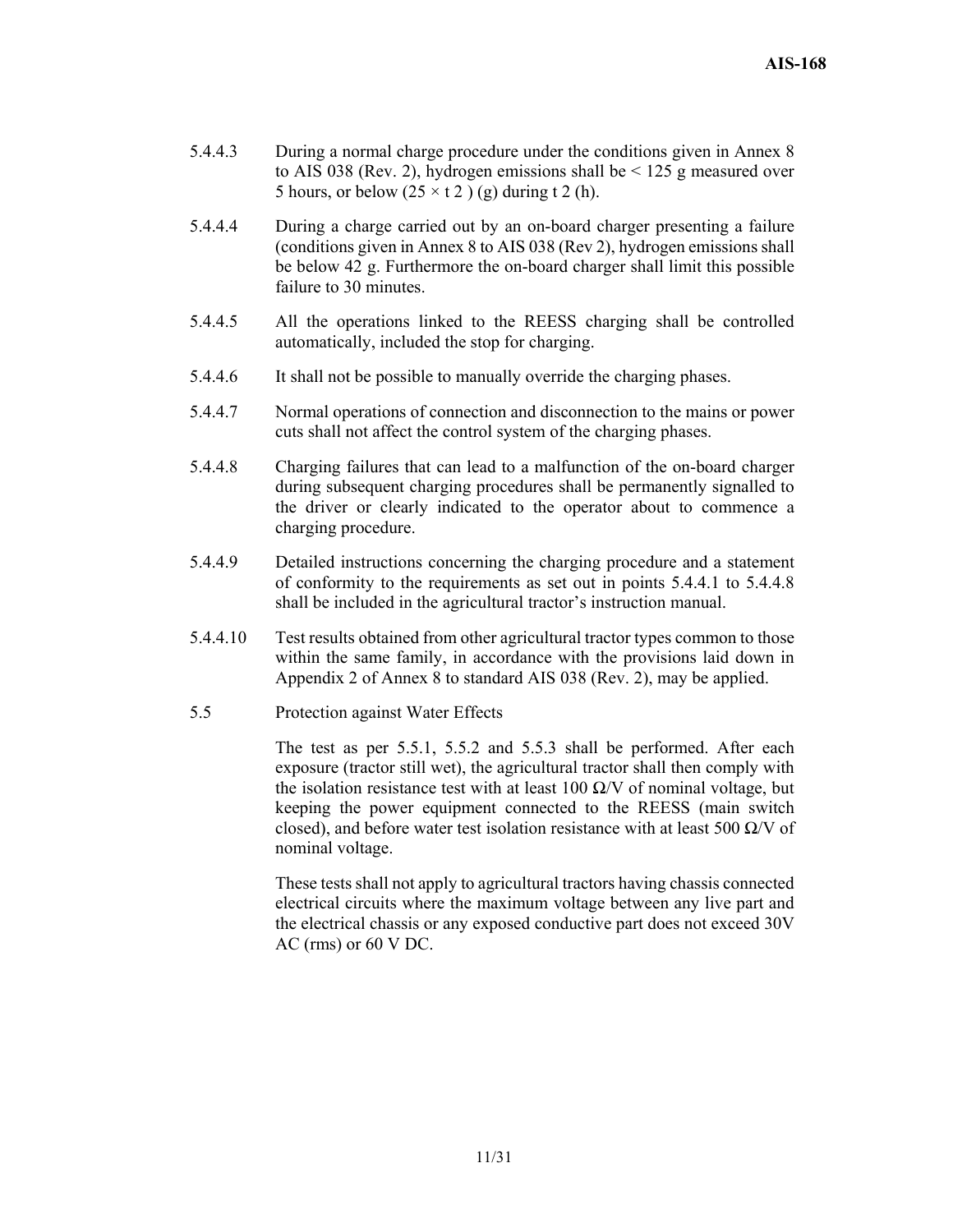#### 5.5.1 Washing

This test is intended to simulate a normal washing of electric power train agricultural tractors, but not specific cleaning using high water pressure or underbody washing. The tractor manufacturer shall specify detailed conditions for such specific cleaning or washing in the owner's manual. The critical areas of the tractor regarding this test are border lines i.e. a seal of two parts as flaps, glass seals, outline of opening parts, outline of front grille, seals of lamps.

In the case of open tractors such as, without doors and windows, the manufacturer shall specify the procedure for normal washing also. In such cases, the washing test shall be conducted by taking into account the above recommendation.

The test uses a hose nozzle according to IPX5 as specified in IEC 60529 (Refer Annex-4 of this standard). Using fresh water with a flow rate of 12.5 l/min, all borderlines shall be exposed and followed in all directions with the water stream at a speed rate of 0.1 m/s, keeping a distance of 3 m between the nozzle aperture and the borderline.

#### 5.5.2 Flooding

 This test is intended to simulate the driving of an Electric Power Train tractors on flooded streets or in water puddles.

The tractor shall be driven in a wade pool, with water depth equivalent to from centre of front axle of tractor, over a distance of 500 m at a speed of 20 km/h or maximum speed whichever is lower.

If the wade pool used is less than 500 m in length, so that it has to be driven through several times, the total time including the periods outside the wade pool shall be less than 10 min.

#### 5.5.3 Heavy Rainstorm

This test is intended to simulate a sudden heavy rainstorm e.g. a thunderstorm, when opening parts especially to access to the operator's work place, load and motor compartments are open except those requiring one or more tools.

In case of voltage class B equipment shielded from exposure to water, this test of the whole tractor may be replaced by equivalent tests on the components individually.

The critical areas of the tractor regarding this test are those accessible with opened opening parts. This test uses a spray nozzle according to IPX3 as specified in IEC 60529.

Using fresh water with a flow rate of 10 *l/min*, all surfaces with normally open opening parts shall be exposed for 5 min, possibly through a regular movement of the spray nozzle.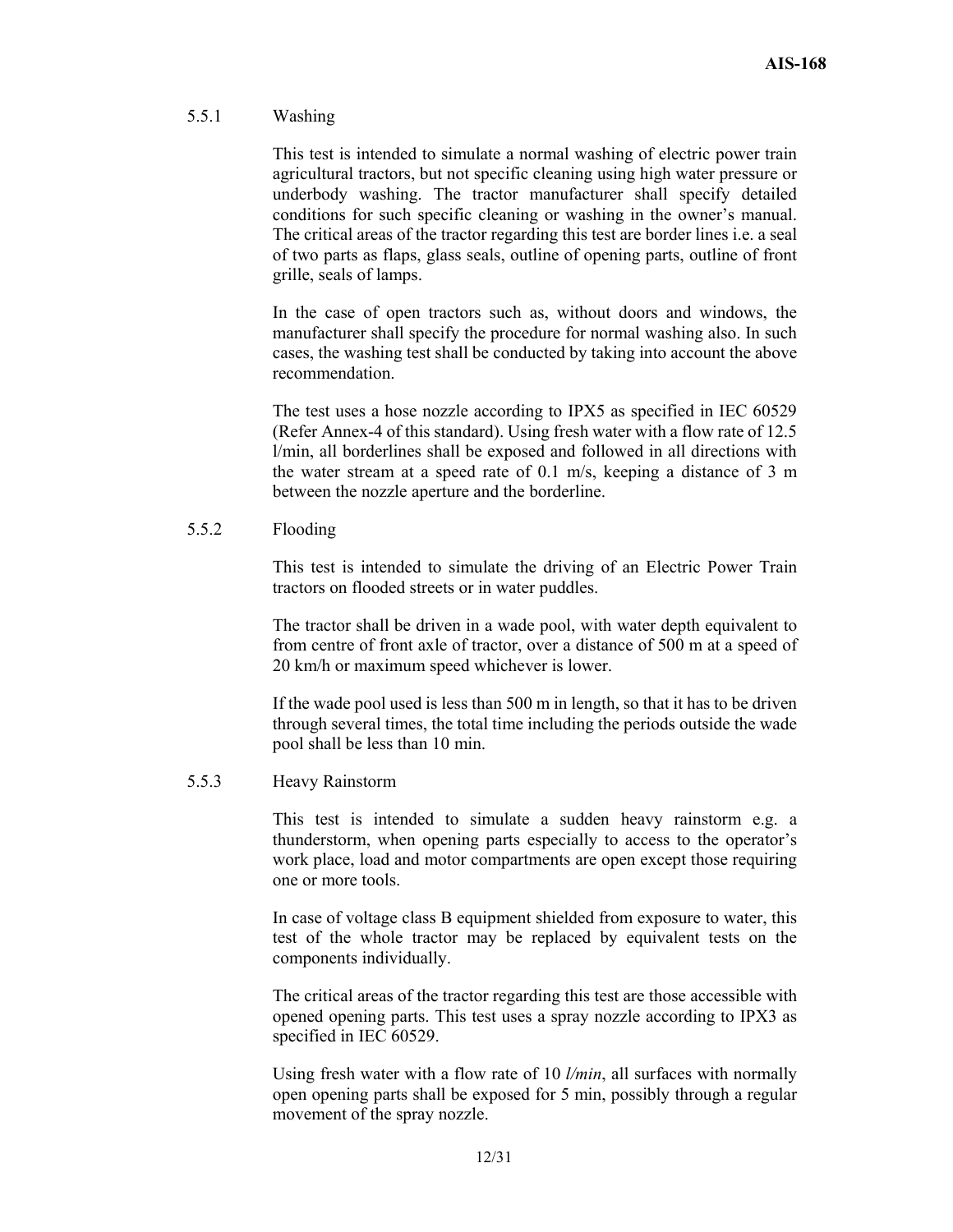Note: Voltage class B equipment is an equipment with nominal voltage (U)

DC:  $60 V < U \le 1500 V$ 

AC: 30 V rms  $< U < 1000$  V rms  $- 15$  to 150 Hz

### **6.0 REQUIREMENTS OF A RECHARGEABLE ELECTRICAL ENERGY STORAGE SYSTEM (REESS) WITH REGARD TO ITS SAFETY**

REESS shall meet the requirements of Part II of AIS-156 standard.

#### **7.0 TRACTION MOTOR POWER TEST**

- 7.1 Motor Power Test: Test shall be carried out as per AIS-041(Rev 1):2015 using Bench Dynamometer Procedure.
- 7.2 Tractor Manufacture shall declare maximum PTO power as per IS 12036 standard, in technical specifications as per AIS 007 format and in Annex 5 format of this standard.

#### **8.0 EMC TEST**

- 8.1 The Rechargeable Energy Storage System (REESS) of tractor shall be charged according to the following normal overnight charge procedure.
	- a) With the on-board charger, if fitted,
	- b) With an external charger recommended by the manufacturer using the charging pattern prescribed for normal charging,
	- c) In an ambient temperature comprised between 20 °C and 30 °C.

The procedure excludes all type of special charges that could be automatically or manually initiated like, for instance, the equalization charges or the servicing charges. The tractor manufacturer shall declare that during the test, a special charge procedure has not occurred.

EMC (Radiated Emission and Radiated Immunity) tests given below, shall be done on tractor, in configuration other than "REESS charging mode coupled to the power grid" (means tractor not in charging condition)

8.2 Electric Agricultural Tractor

EMC (Radiated Emission and Radiated Immunity) tests shall be done as per AIS-004 (Part 3) for Electric Agricultural Tractor at constant speed corresponding to three quarters of the maximum speed of the tractor if there is no technical reason for the manufacturer to prefer another speed. The tractor's motor shall be loaded with an appropriate torque. If need be, the transmission shafts may be disengaged (for example, in the case of tractors with more than two axles), provided they do not drive a componentemitting interference.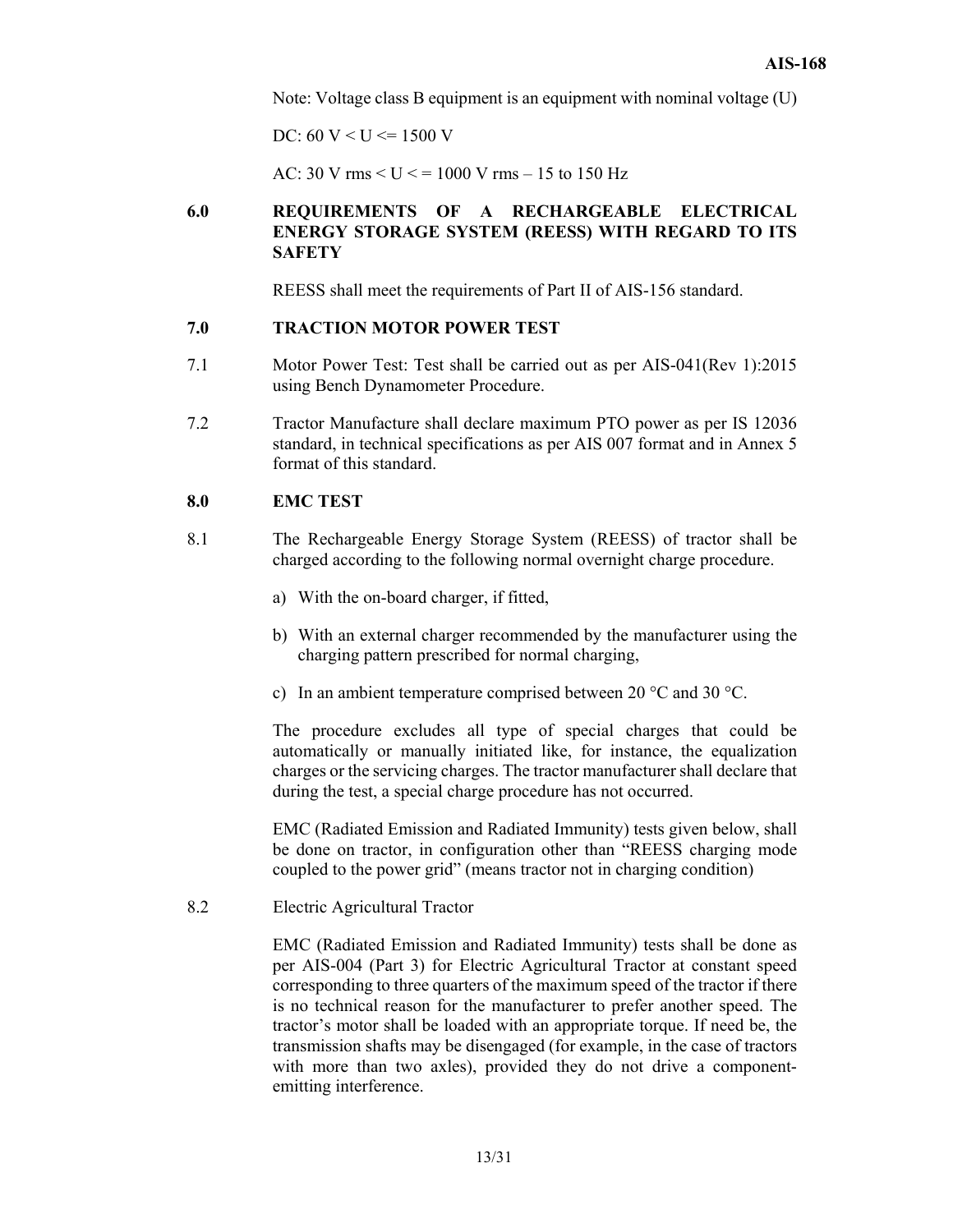#### 8.3 Hybrid Electric Agricultural Tractor

 For radiated emission test as per AIS 004 (Part 3), of Hybrid Electric Agricultural tractor shall be tested as per procedure laid down in AIS-004 (Part 3) standard as applicable, over the specified frequency range with both the combustion engine and electric drive running, with constant speed corresponding to three quarters of the maximum speed of the tractor if there is no technical reason for the manufacturer to prefer another speed. The tractor's drive train shall be loaded with an appropriate torque. If need be, the transmission shafts may be disengaged (for example, in the case of tractors with more than two axles), provided they do not drive a componentemitting interference.

 If the above condition is not possible, two separate tests shall be conducted as follows:

8.3.1 Electric Motor Drive Mode:

Test shall be conducted as per AIS-004 (Part 3) as applicable over specified frequency range from 30 MHz to 1000 MHz, provided that a continuous power source may be supplied to the Rechargeable Energy Storage System (REESS) to keep the vehicle running without starting the combustion engine, at maximum possible setting.

Manufacturer may facilitate this through service mode.

8.3.2 Engine Mode:

 The test shall be conducted as per AIS-004 (Part 3), as applicable for engine type. Manufacturer may recommend energy storage level of REESS, such that combustion engine does not charge the REESS during the test.

8.3.3 Radiated Immunity test shall be done as per AIS 004 (Part 3) standard for Hybrid Electric Agricultural Tractor at constant speed corresponding to three quarters of the maximum speed of the tractor if there is no technical reason for the manufacturer to prefer another speed. The tractor's drive train shall be loaded with an appropriate torque. If need be, the transmission shafts may be disengaged (for example, in the case of tractors with more than two axles), provided they do not drive a component-emitting interference.

#### **9.0 Criteria for Extension of Approval**

- 9.1. Every modification of the agricultural tractor or REESS type with regard to this Standard shall be notified to the Test Agency which approved the agricultural tractor or REESS type. The Test Agency may then either:
- 9.1.1. Consider that the modifications made are unlikely to have an appreciable adverse effect and that in any case the agricultural tractor or the REESS still complies with the requirements, or
- 9.1.2. Require a further testing by Test Agency for necessary compliance of agricultural tractor or REESS to this standard.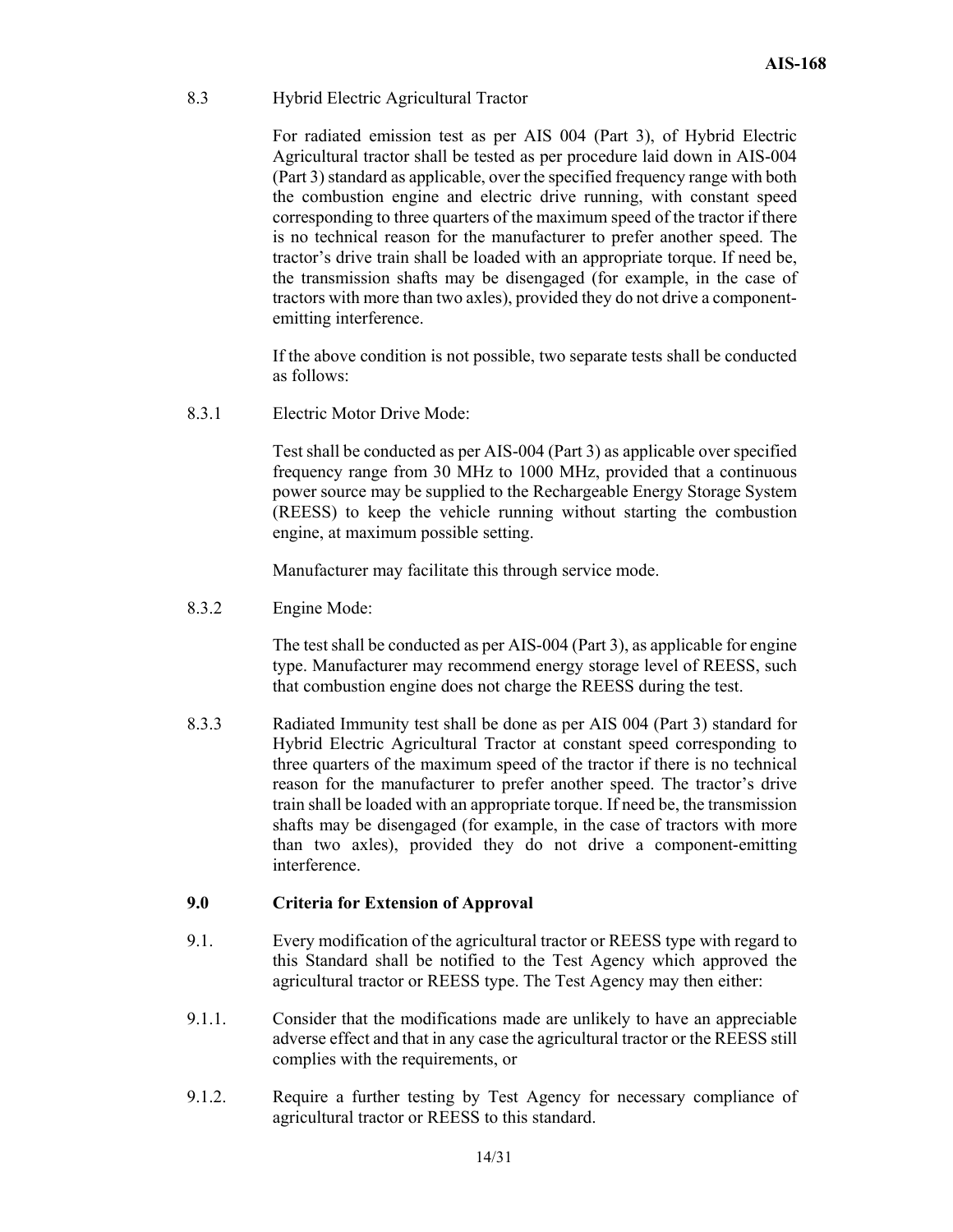## **10.0 TECHNICAL SPECIFICATIONS**

- 10.1 Agricultural tractor manufacturer shall submit test vehicle specification in Annex 5 format for type approval.
- 10.2 Agricultural tractor manufacturer or REESS manufacturer shall submit<br>the bright manufacturer of REESS is Agreed for the compared technical specifications of REESS in Annex 6 format for type approval.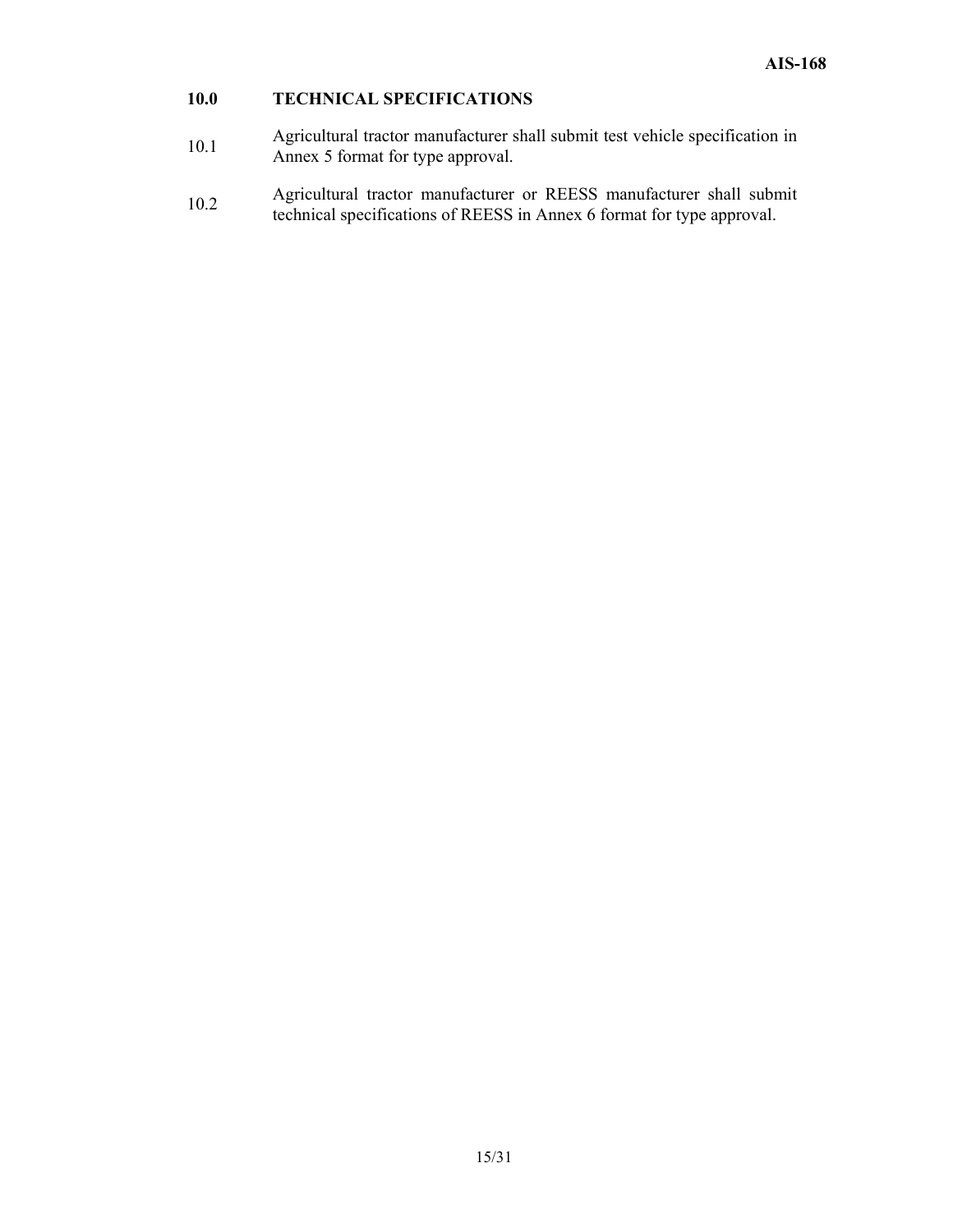#### (See 5.2.3.2.)

#### **ISOLATION RESISTANCE MEASUREMENT METHOD FOR VEHICLE BASED TESTS**

#### **1.0 General**

The isolation resistance for each high voltage bus of the vehicle shall be measured or shall be determined by calculation using measurement values from each part or component unit of a high voltage bus (hereinafter referred to as the "divided measurement").

#### **2.0 Measurement method**

The isolation resistance measurement shall be conducted by selecting an appropriate measurement method from among those listed in paragraphs 2.1. through 2.2. of this Annex, depending on the electrical charge of the live parts or the isolation resistance, etc.

The range of the electrical circuit to be measured shall be clarified in advance, using electrical circuit diagrams, etc.

Moreover, modification necessary for measuring the isolation resistance may be carried out, such as removal of the cover in order to reach the live parts, drawing of measurement lines, change in software, etc.

In cases where the measured values are not stable due to the operation of the on-board isolation resistance monitoring system, etc., necessary modification for conducting the measurement may be carried out, such as stopping of the operation of the device concerned or removing it. Furthermore, when the device is removed, it shall be proven, using drawings, etc., that it will not change the isolation resistance between the live parts and the electrical chassis.

Utmost care shall be exercised as to short circuit, electric shock, etc., for this confirmation might require direct operations of the high-voltage circuit.

- 2.1. Measurement method using voltage from off-vehicle sources
- 2.1.1. Measurement instrument

An isolation resistance test instrument capable of applying a DC voltage higher than the working voltage of the high voltage bus shall be used.

2.1.2. Measurement method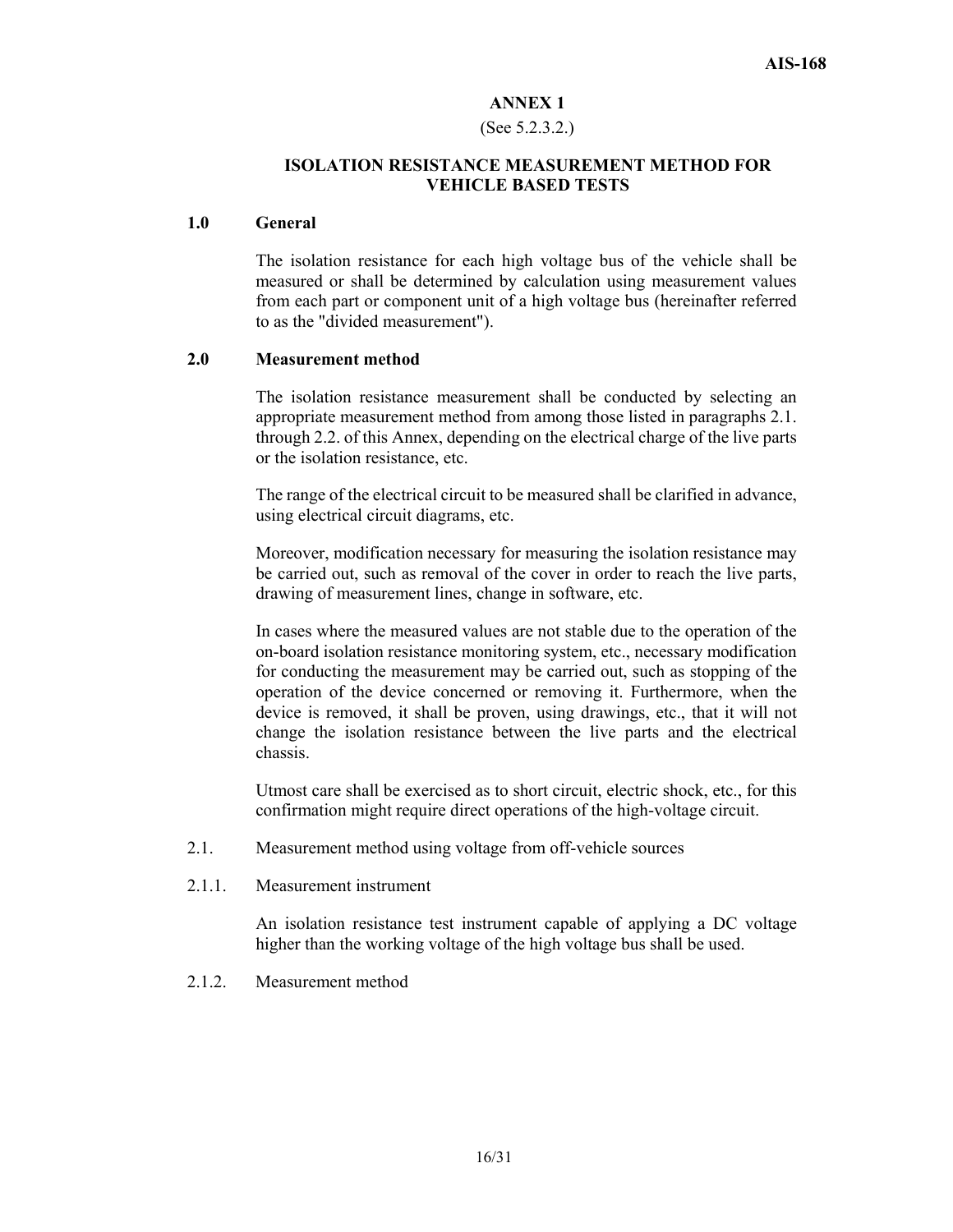An insulator resistance test instrument shall be connected between the live parts and the electrical chassis. Then, the isolation resistance shall be measured by applying a DC voltage at least half of the working voltage of the high voltage bus.

If the system has several voltage ranges (e.g. because of boost converter) in galvanically connected circuit and some of the components cannot withstand the working voltage of the entire circuit, the isolation resistance between those components and the electrical chassis can be measured separately by applying at least half of their own working voltage with those component disconnected.

- 2.2. Measurement method using the vehicle's own REESS as DC voltage source
- 2.2.1. Test vehicle conditions

The high voltage-bus shall be energized by the vehicle's own REESS and/or energy conversion system and the voltage level of the REESS and/or energy conversion system throughout the test shall be at least the nominal operating voltage as specified by the vehicle manufacturer.

2.2.2. Measurement instrument

 The voltmeter used in this test shall measure DC values and shall have an internal resistance of at least 10 MΩ.

- 2.2.3. Measurement method
- 2.2.3.1. First step

The voltage is measured as shown in Figure 1 and the high voltage bus voltage (Vb) is recorded. Vb shall be equal to or greater than the nominal operating voltage of the REESS and/or energy conversion system as specified by the vehicle manufacturer.



**Figure 1 Measurement of Vb, V1, V2**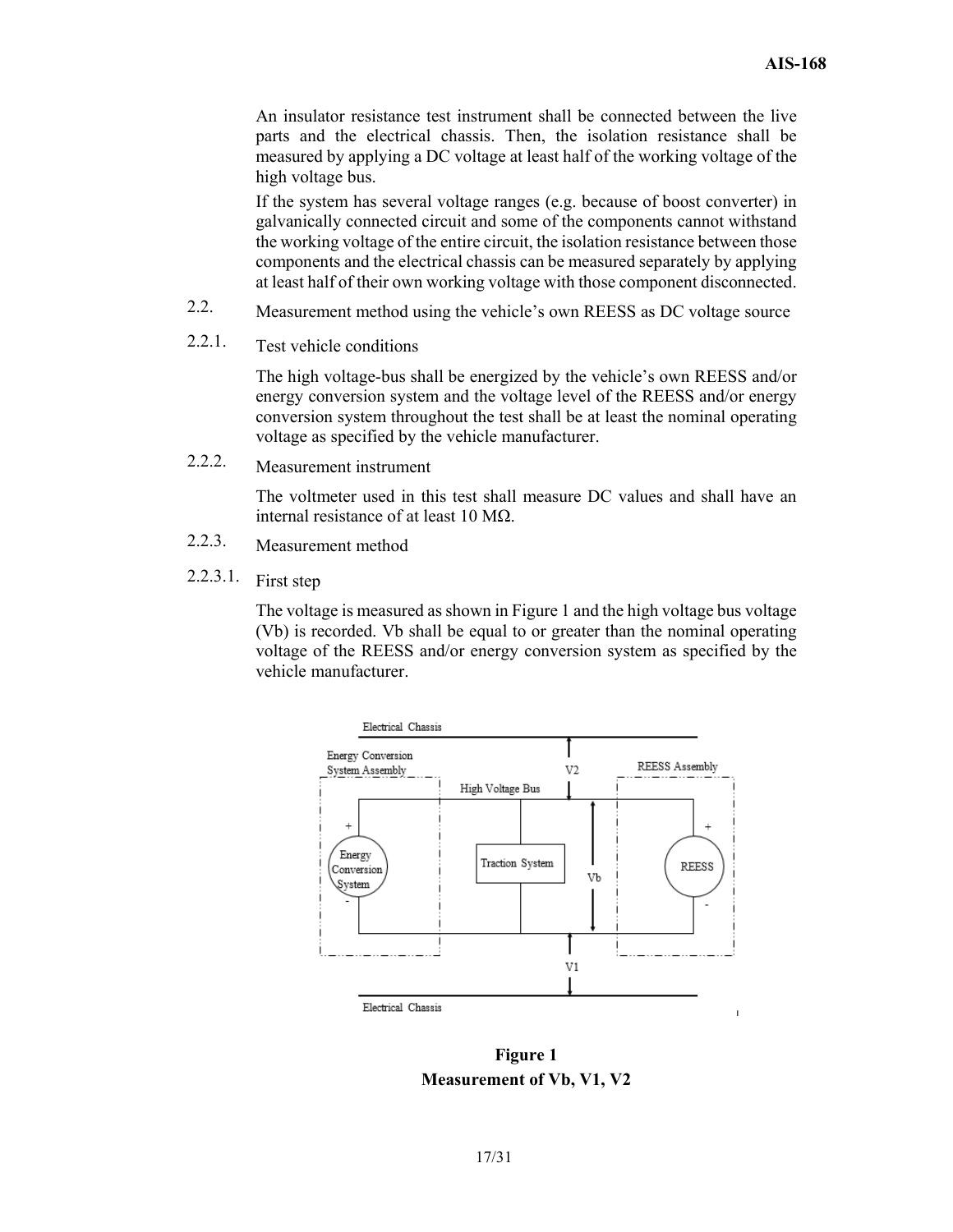#### 2.2.3.2. Second step

Measure and record the voltage (V1) between the negative side of the high voltage bus and the electrical chassis (see Figure 1).

2.2.3.3. Third step

Measure and record the voltage (V2) between the positive side of the high voltage bus and the electrical chassis (see Figure 1).

2.2.3.4. Fourth step

If V1 is greater than or equal to V2, insert a standard known resistance (Ro) between the negative side of the high voltage bus and the electrical chassis. With Ro installed, measure the voltage (V1') between the negative side of the high voltage bus and the electrical chassis (see Figure 2).

Calculate the electrical isolation (Ri) according to the following formula:

 $Ri = Ro*(Vb/V1' - Vb/V1)$  or  $Ri = Ro*Vb*(1/V1' - 1/V1)$ 

Electrical Chassis





If V2 is greater than V1, insert a standard known resistance (Ro) between the positive side of the high voltage bus and the electrical chassis. With Ro installed, measure the voltage (V2') between the positive side of the high voltage bus and the electrical chassis (see Figure 3). Calculate the electrical isolation (Ri) according to the formula shown. Divide this electrical isolation value (in Ω) by the nominal operating voltage of the high voltage bus (in Volts).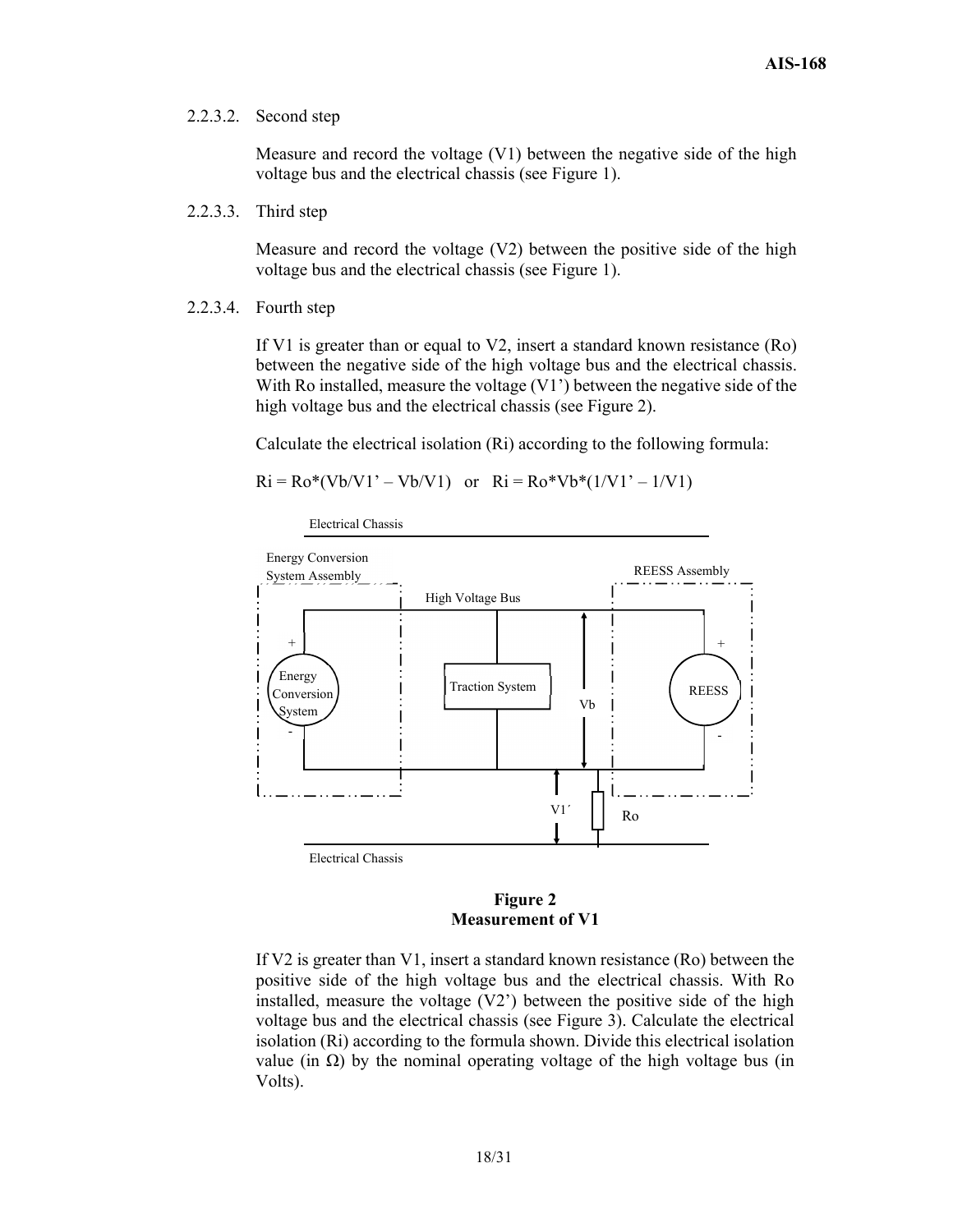Calculate the electrical isolation (Ri) according to the following formula:

$$
Ri = Ro*(Vb/V2' - Vb/V2)
$$
 or  $Ri = Ro*Vb*(1/V2' - 1/V2)$ 



Electrical Chassis

#### **Figure 3 Measurement of V2**

#### 2.2.3.5. Fifth step

The electrical isolation value Ri (in  $\Omega$ ) divided by the working voltage of the high voltage bus (in Volts) results in the isolation resistance (in  $\Omega$ /V).

*Note*: The standard known resistance Ro (in  $\Omega$ ) should be the value of the minimum required isolation resistance (in  $\Omega$ /V) multiplied by the working voltage of the vehicle plus/minus 20 per cent (in volts). Ro is not required to be precisely this value since the equations are valid for any Ro; however, a Ro value in this range should provide good resolution for the voltage measurements.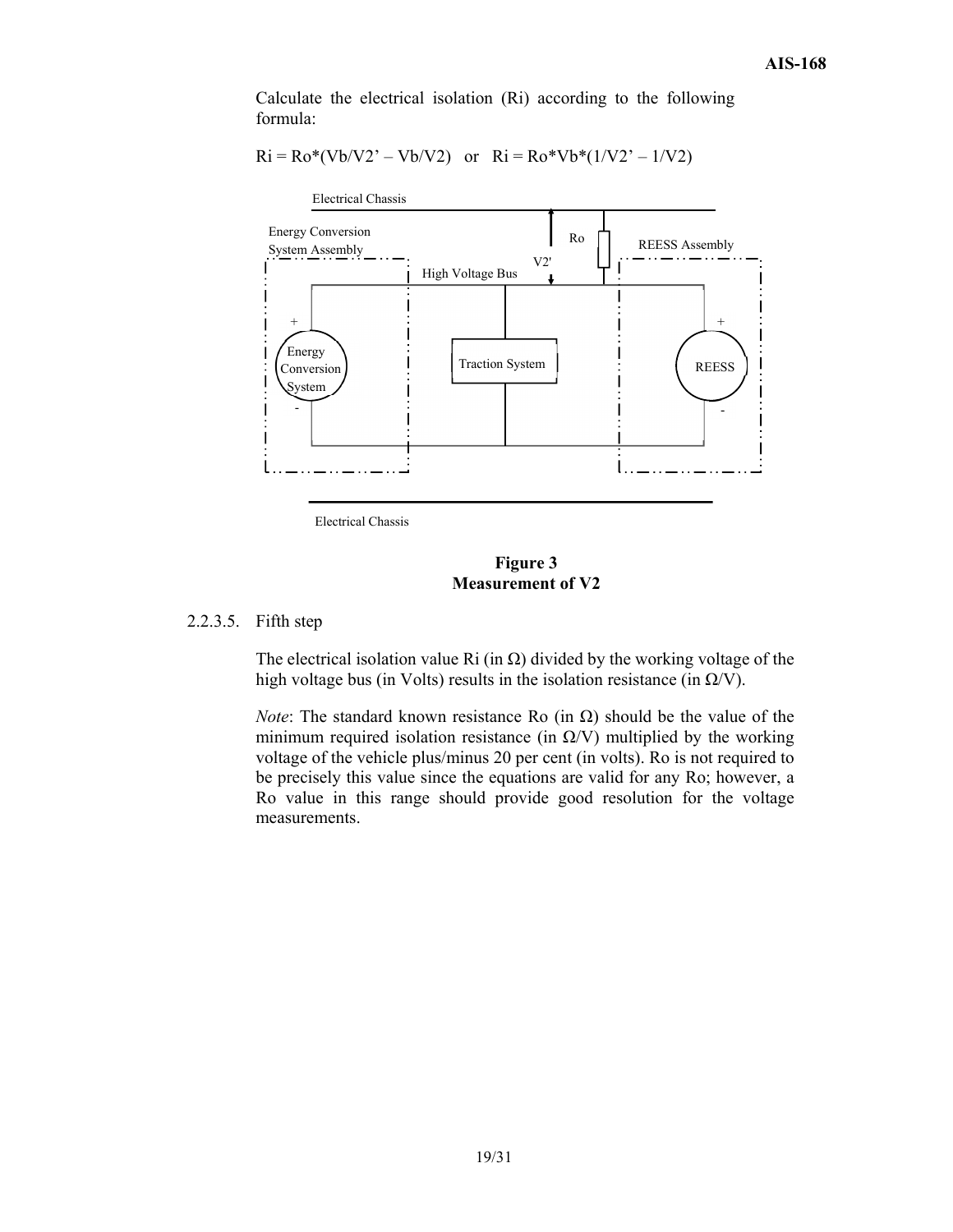#### (See 5.2.3.3. b)

#### **CONFIRMATION METHOD FOR FUNCTION OF ON-BOARD ISOLATION RESISTANCE MONITORING SYSTEM**

1.0 The function of the on-board isolation resistance monitoring system shall be confirmed by the following method:

> Insert a resistor that does not cause the isolation resistance between the terminal being monitored and the electrical chassis to drop below the minimum required isolation resistance value. The warning shall be activated.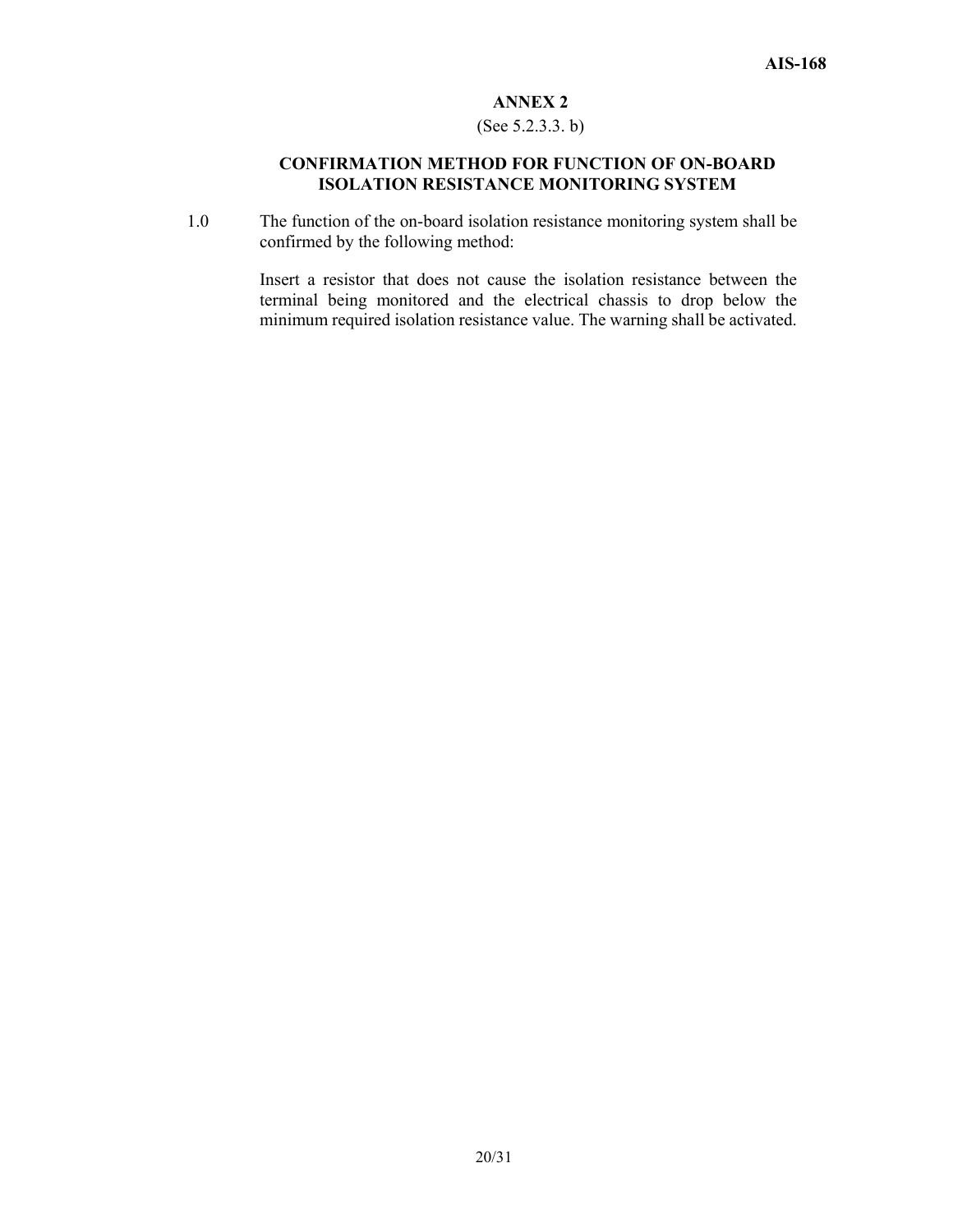#### (See 5.2.1)

## **PROTECTION AGAINST DIRECT CONTACTS OF PARTS UNDER VOLTAGE**

#### **1.0 Access probes**

Access probes to verify the protection of persons against access to live parts are given in Table 1.

#### **2.0 Test conditions**

The access probe is pushed against any openings of the enclosure with the force specified in Table 1. If it partly or fully penetrates, it is placed in every possible position, but in no case shall the stop face fully penetrate through the opening.

Internal barriers are considered part of the enclosure.

A low-voltage supply (of not less than 40 V and not more than 50 V) in series with a suitable lamp should be connected, if necessary, between the probe and live parts inside the barrier or enclosure.

The signal-circuit method should also be applied to the moving live parts of high voltage equipment.

Internal moving parts may be operated or otherwise repositioned slowly, where this is possible.

#### **3.0 Acceptance conditions**

The access probe shall not touch live parts.

If this requirement is verified by a signal circuit between the probe and live parts, the lamp shall not light.

In the case of the test for IPXXB, the jointed test finger may penetrate to its 80 mm length, but the stop face (diameter 50 mm x 20 mm) shall not pass through the opening. Starting from the straight position, both joints of the test finger shall be successively bent through an angle of up to 90 degrees with respect to the axis of the adjoining section of the finger and shall be placed in every possible position.

In case of the tests for IPXXD, the access probe may penetrate to its full length, but the stop face shall not fully penetrate through the opening.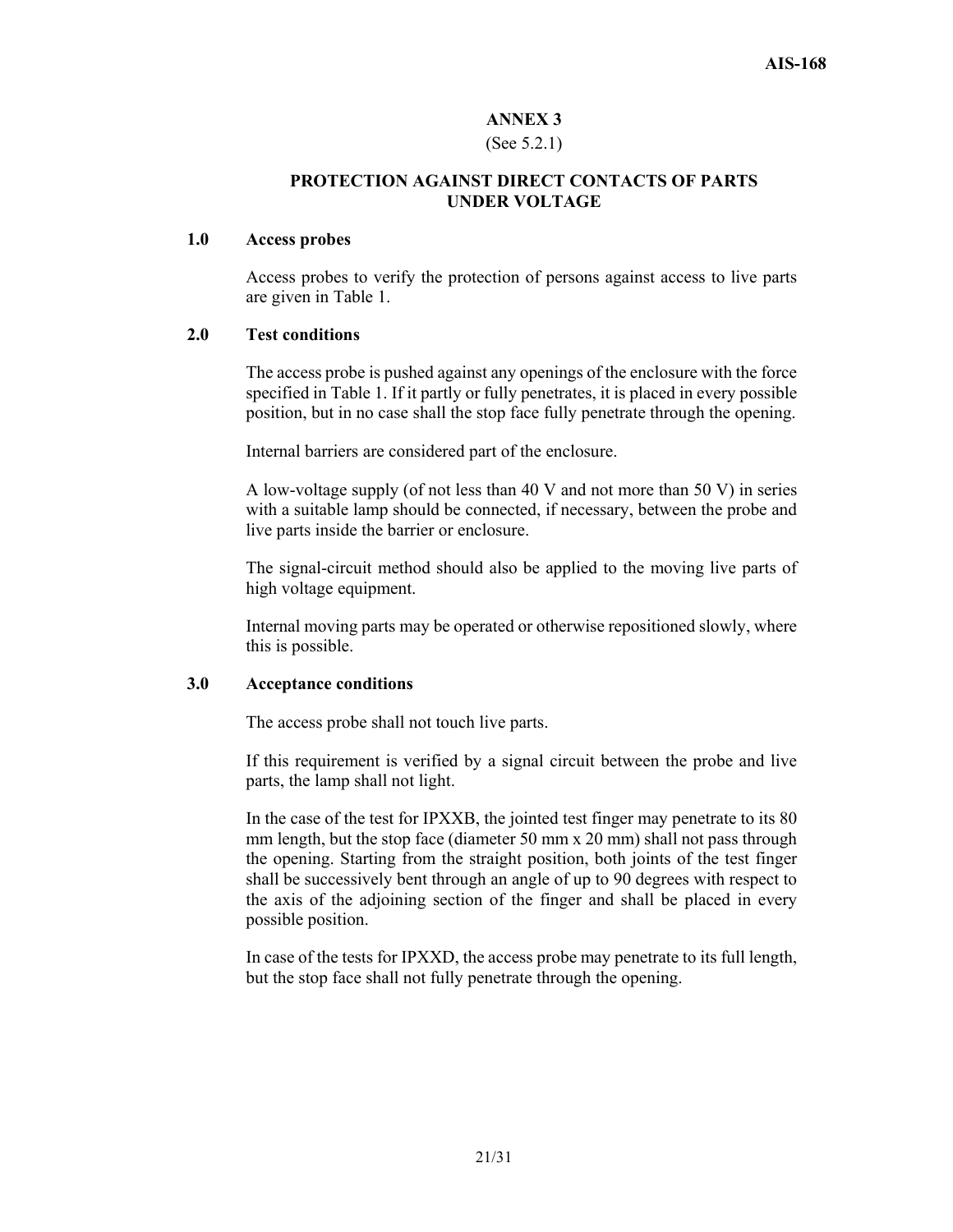#### **Table 1**

#### **ACCESS PROBES FOR THE TESTS FOR PROTECTION OF PERSONS AGAINST ACCESS TO HAZARDOUS PARTS**

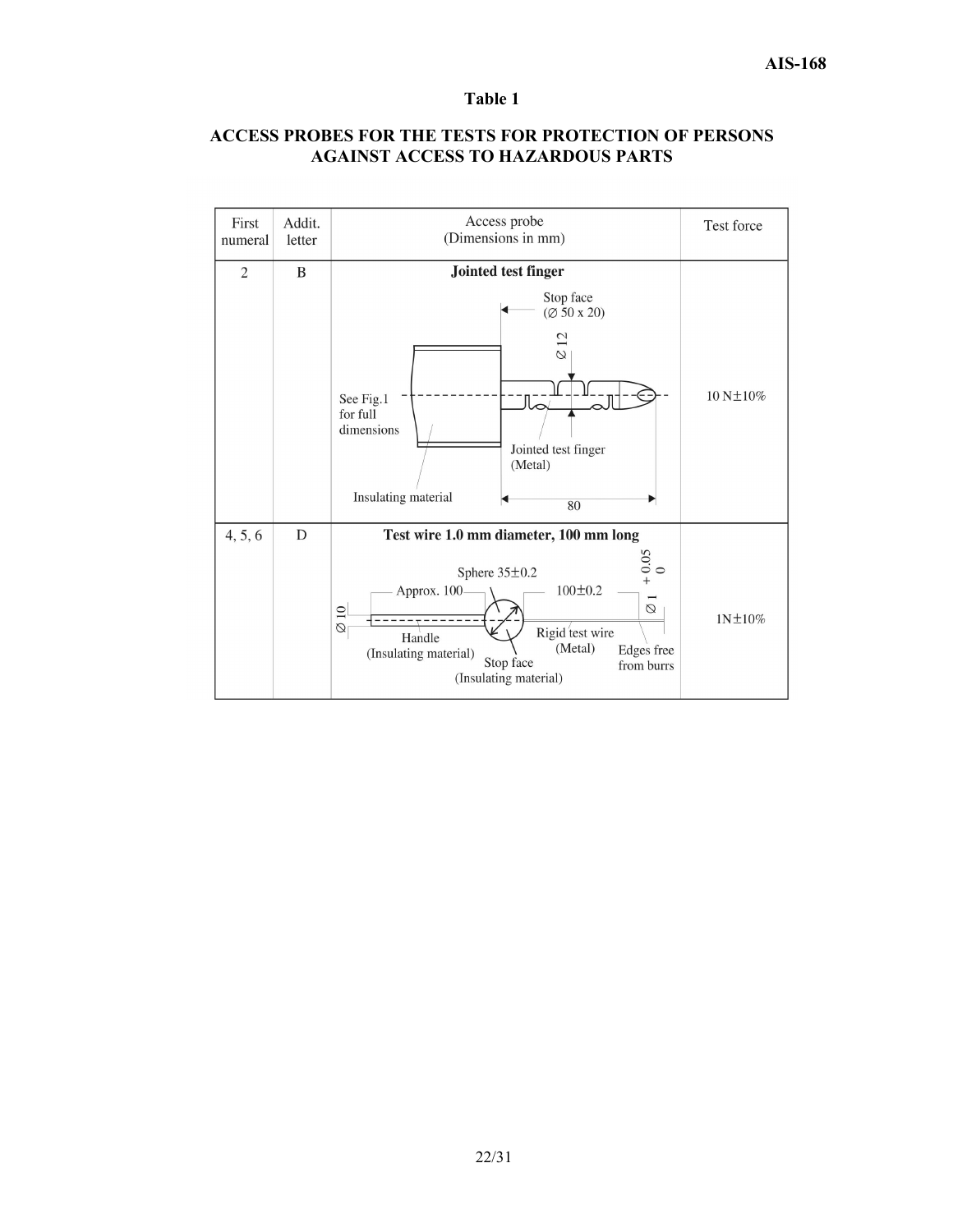



Material: metal, except where otherwise specified

Linear dimensions in millimeters

Tolerances on dimensions without specific tolerance:

(a) On angles:  $0/-10^{\circ}$ ;

(b) On linear dimensions: up to 25 mm:  $0/-0.05$  mm over 25 mm:  $\pm 0.2$  mm

Both joints shall permit movement in the same plane and the same direction through an angle of  $90^\circ$  with a 0 to  $+10^\circ$  tolerance.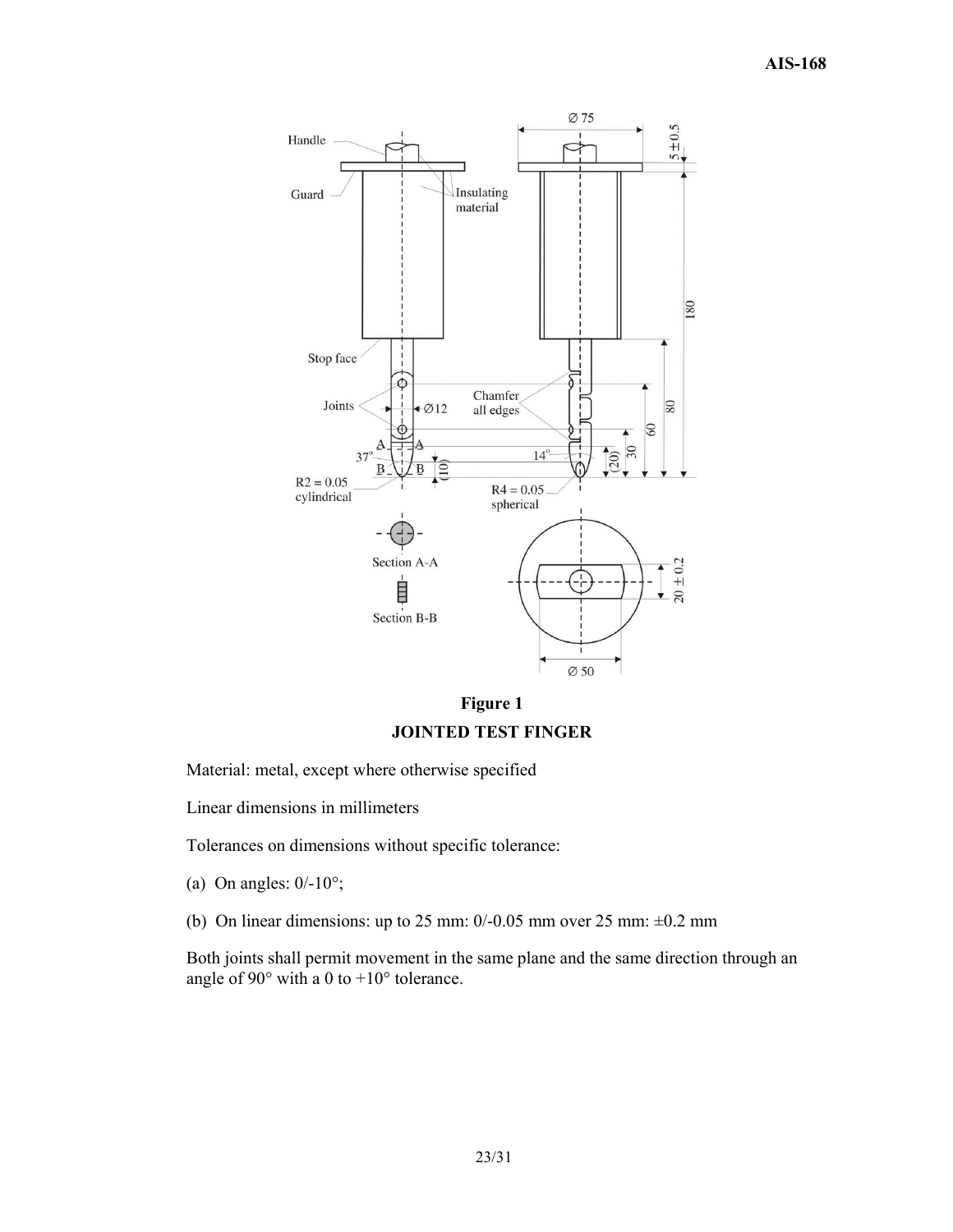## (See 5.5.1.)

#### **HOSE NOZZLE FOR THE TEST FOR PROTECTION AGAINST WASHING**

This Annex specifies dimensionally the hose nozzle to be used for IPX5 test procedure as specified in IEC 60529 (All dimensions are in mm).

## **Test device to verify protection against water jets (hose nozzle)**

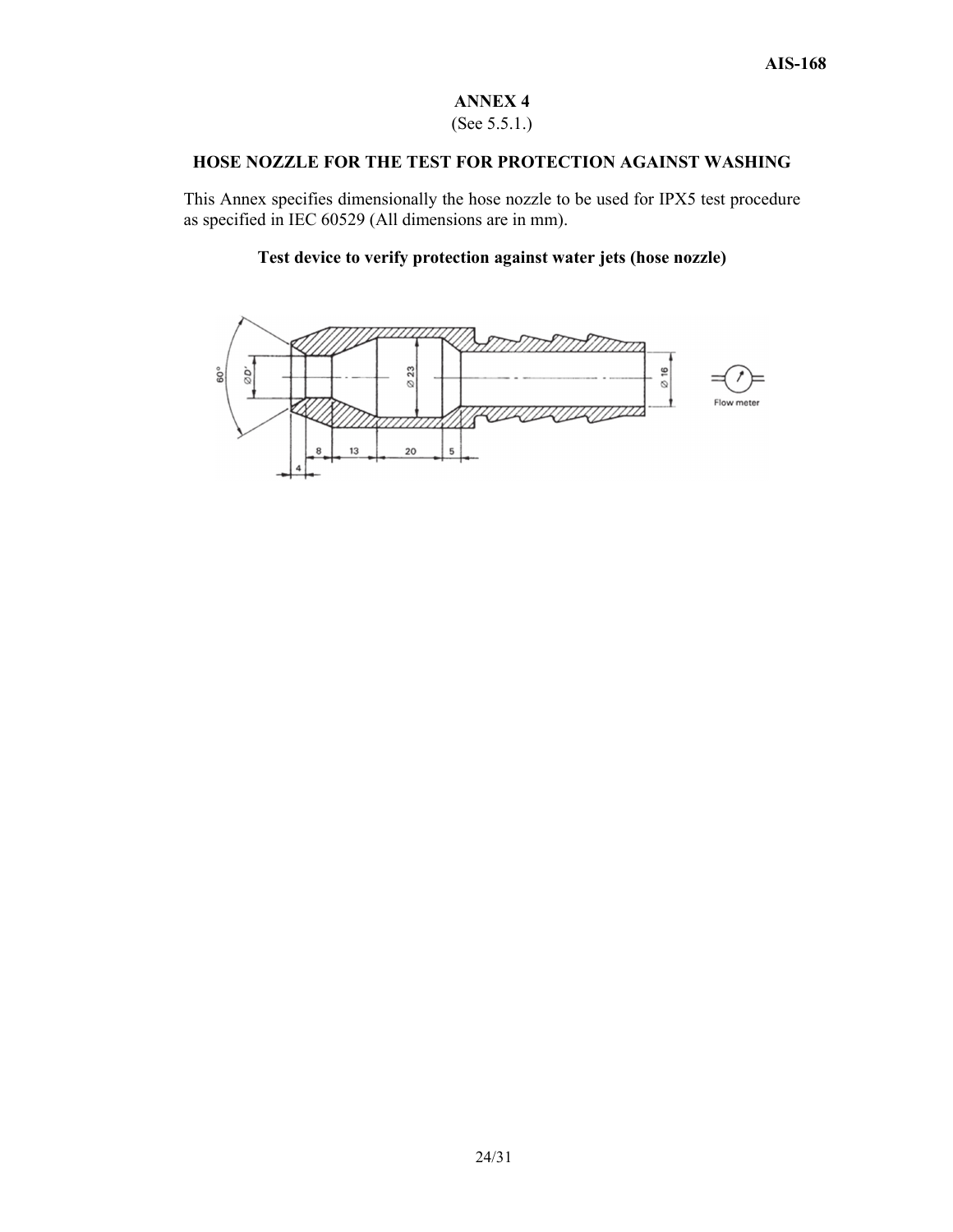#### (See 3.1.2.)

## **ESSENTIAL CHARACTERISTICS OF A6 AND A7 CATEGORY AGRICULTURAL TRACTORS**

## **1.0 General**

- 1.1. Mark (trade name of manufacturer):
- 1.2. Type:
- 1.3. Agricultural Tractor Category:
- 1.4. Model Name
- 1.5. Manufacturer's name and address:
- 1.6. If applicable, name and address of manufacturer's representative:
- 1.7. Drawing and/or photograph of the Agricultural Tractor:
- 1.8. Type Approval Report number of the REESS:
- 1.9 Propulsion system (e.g. hybrid, electric):

## **2.0 Electric motor (traction motor)**

- 2.1. Type (winding, excitation):
- 2.2. Maximum net power and / or maximum 30 minutes power (kW) as per AIS 041: (Rev. 1), as amended and revised from time to time
- 2.3 Max PTO Power (kW) (Declared Value)
- 2.4 Rated PTO Power (kW) (Declared Value)

## **3.0 REESS**

- 3.1. Trade name and mark of the REESS:
- 3.2. Indication of all types of cells:
- 3.2.1. The cell chemistry:
- 3.2.2. Physical dimensions:
- 3.2.3. Capacity of the cell (Ah):
- 3.3. Description or drawing(s) or picture(s) of the REESS explaining: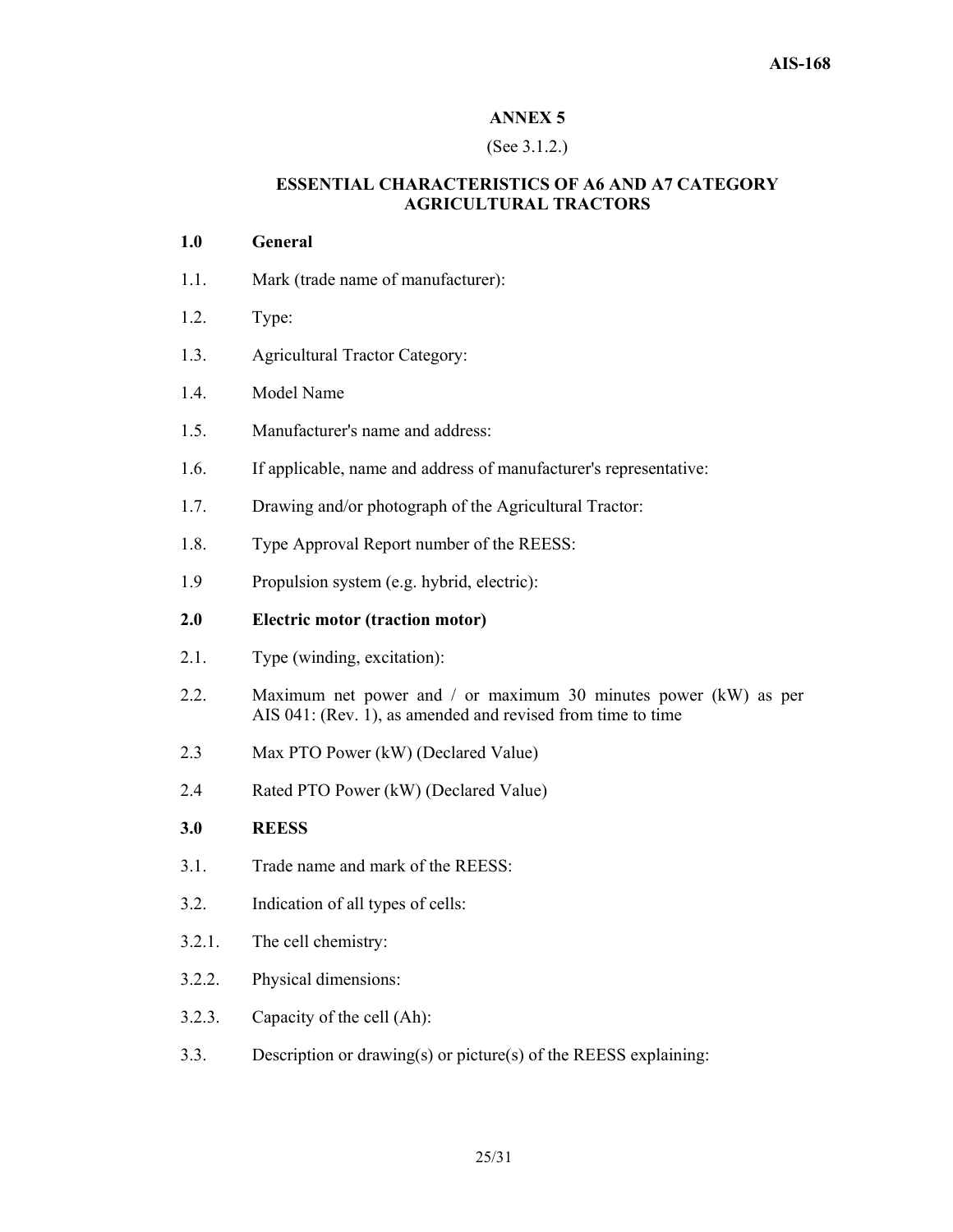- 3.3.1. Structure:
- 3.3.2. Configuration (number of cells, mode of connection, etc.):
- 3.3.3. Dimensions:
- 3.3.4. Casing (construction, materials and physical dimensions):
- 3.4. Electrical specification:
- 3.4.1. Nominal voltage (V):
- 3.4.2. Working voltage (V):
- 3.4.3. Rated capacity (Ah):
- 3.4.4. Maximum current (A):
- 3.5. Gas combination rate (in per cent):
- 3.6. Description or drawing(s) or picture(s) of the installation of the REESS in the Agricultural Tractor:
- 3.6.1. Physical support:
- 3.7. Type of thermal management
- 3.8. Electronic control:

## **4.0 Fuel Cell (if any)**

- 4.1. Trade name and mark of the fuel cell:
- 4.2. Types of fuel cell:
- 4.3. Nominal voltage (V):
- 4.4. Number of cells:
- 4.5. Type of cooling system (if any):
- 4.6. Max Power (kW):
- **5.0 Fuse and/or circuit breaker**
- 5.1. Type:
- 5.2. Diagram showing the functional range:
- **6.0 Power wiring harness**
- 6.1. Type: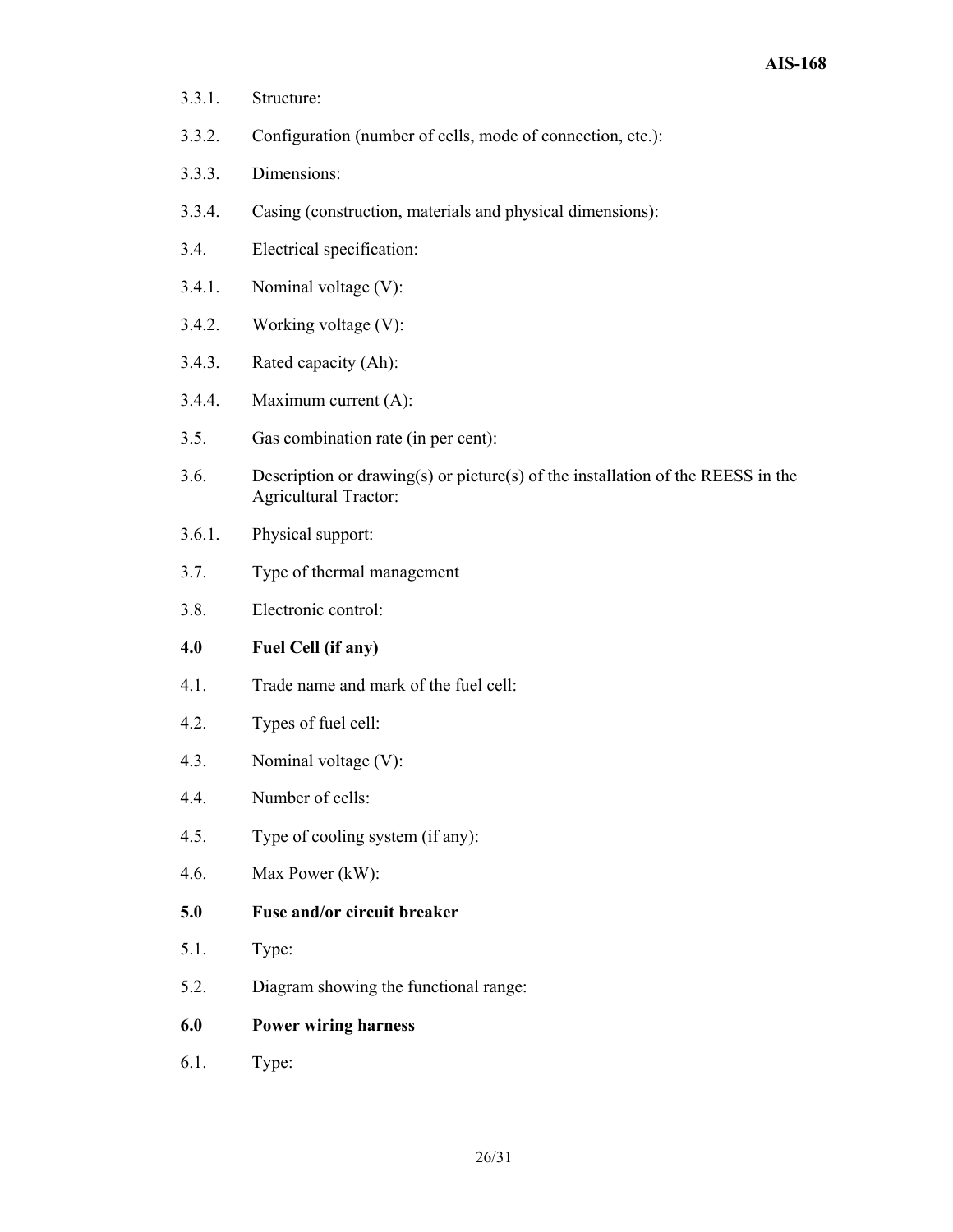## **7.0 Protection against Electric Shock**

7.1. Description of the protection concept:

#### **8.0 Additional data**

- 8.1. Brief description of the power circuit components installation or drawings/ pictures showing the location of the power circuit components installation:
- 8.2. Schematic diagram of all electrical functions included in power circuit:
- 8.3. Working voltage (V):
- 8.4. System descriptions for low performance driving mode(s)
- 8.4.1. Systems' SOC level(s) for which power reduction is activated, descriptions, rationales
- 8.4.2. Descriptions for systems' reduced power mode(s) and similar mode(s), rationales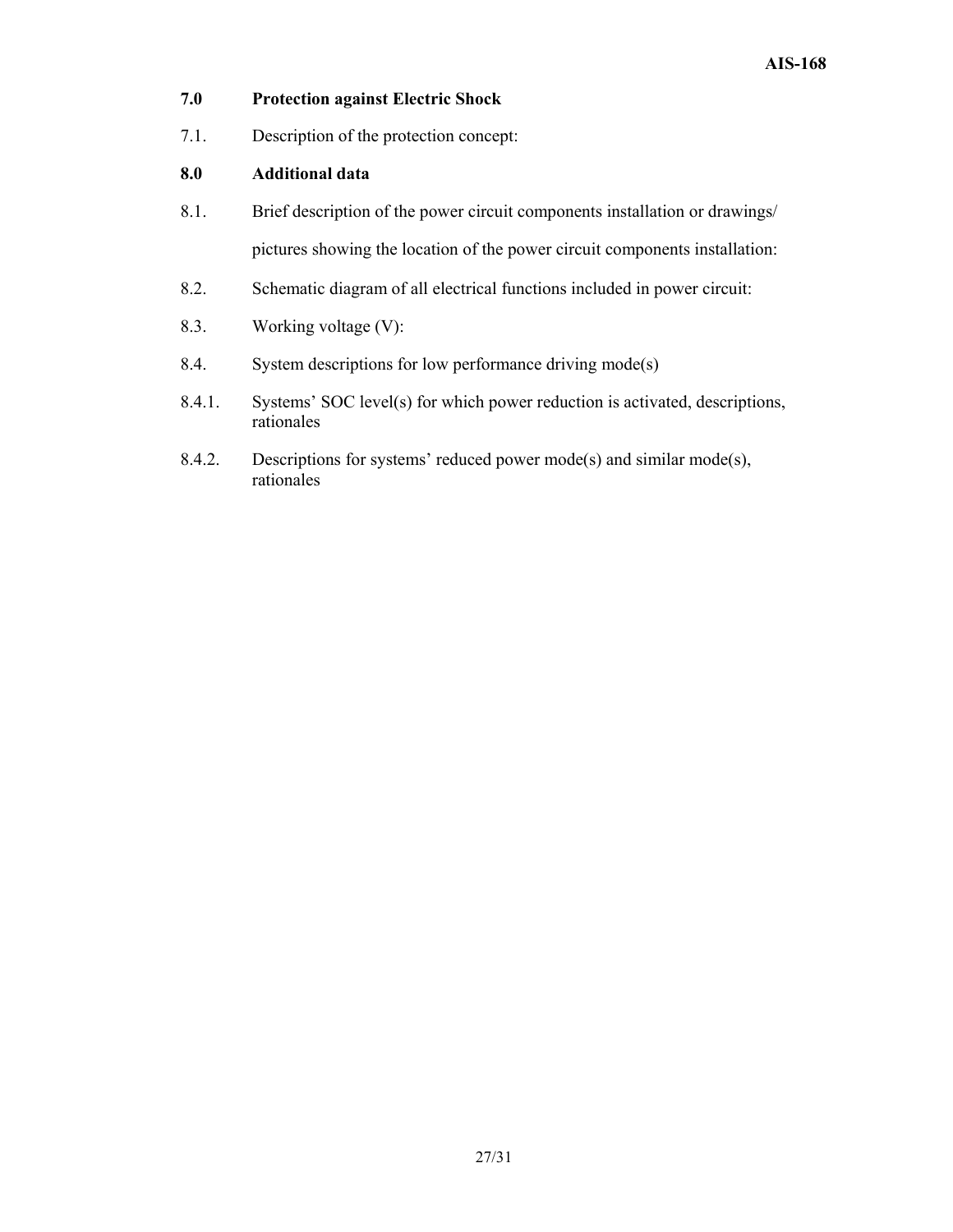## (SEE 4.1.2.)

#### **ESSENTIAL CHARACTERISTICS OF REESS**

#### **1.0 REESS**

- 1.1. Trade name and mark of the REESS:
- 1.2. Indication of all types of cells:
- 1.2.1. The cell chemistry:
- 1.2.2. Physical dimensions:
- 1.2.3. Capacity of the cell (Ah):
- 1.3. Description or drawing(s) or picture(s) of the REESS explaining
- 1.3.1. Structure:
- 1.3.2. Configuration (number of cells, mode of connection, etc.):
- 1.3.3. Dimensions:
- 1.3.4. Casing (construction, materials and physical dimensions):
- 1.3.5. Mass of REESS (kg):
- 1.4. Electrical specification
- 1.4.1. Nominal voltage (V):
- 1.4.2. Working voltage (V):
- 1.4.3. Rated capacity (Ah):
- 1.4.4. Maximum current (A):
- 1.5. Gas combination rate (in percentage):
- 1.6. Description or drawing(s) or picture(s) of the installation of the REESS in the vehicle:
- 1.6.1. Physical support:
- 1.7. Type of thermal management:
- 1.8. Electronic control: (Battery Management System)
- 1.8.1 Make:
- 1.8.2 Model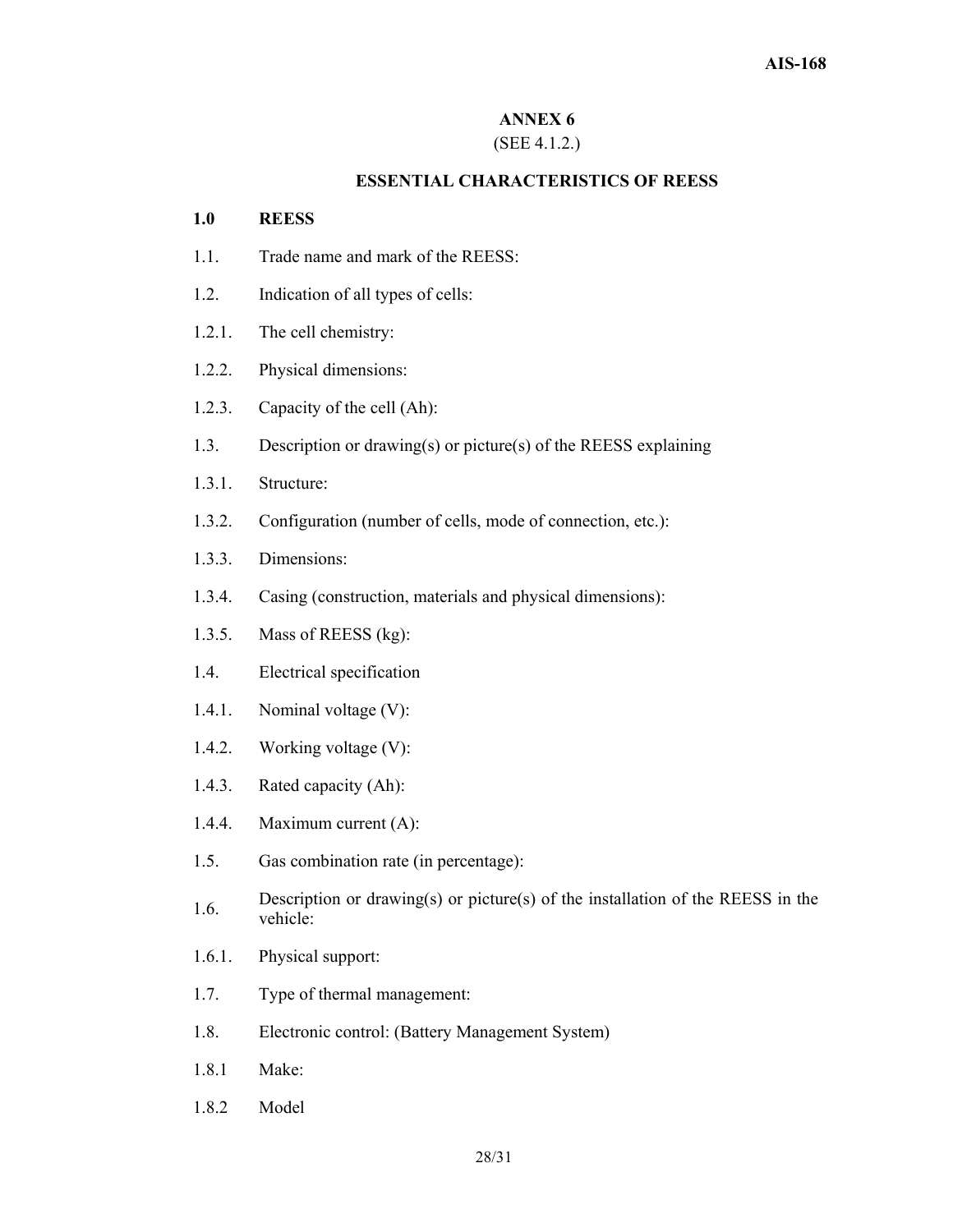- 1.8.3 Type (Active /Passive etc.) :
- 1.9. Category of Agricultural Tractors on which the REESS can be installed: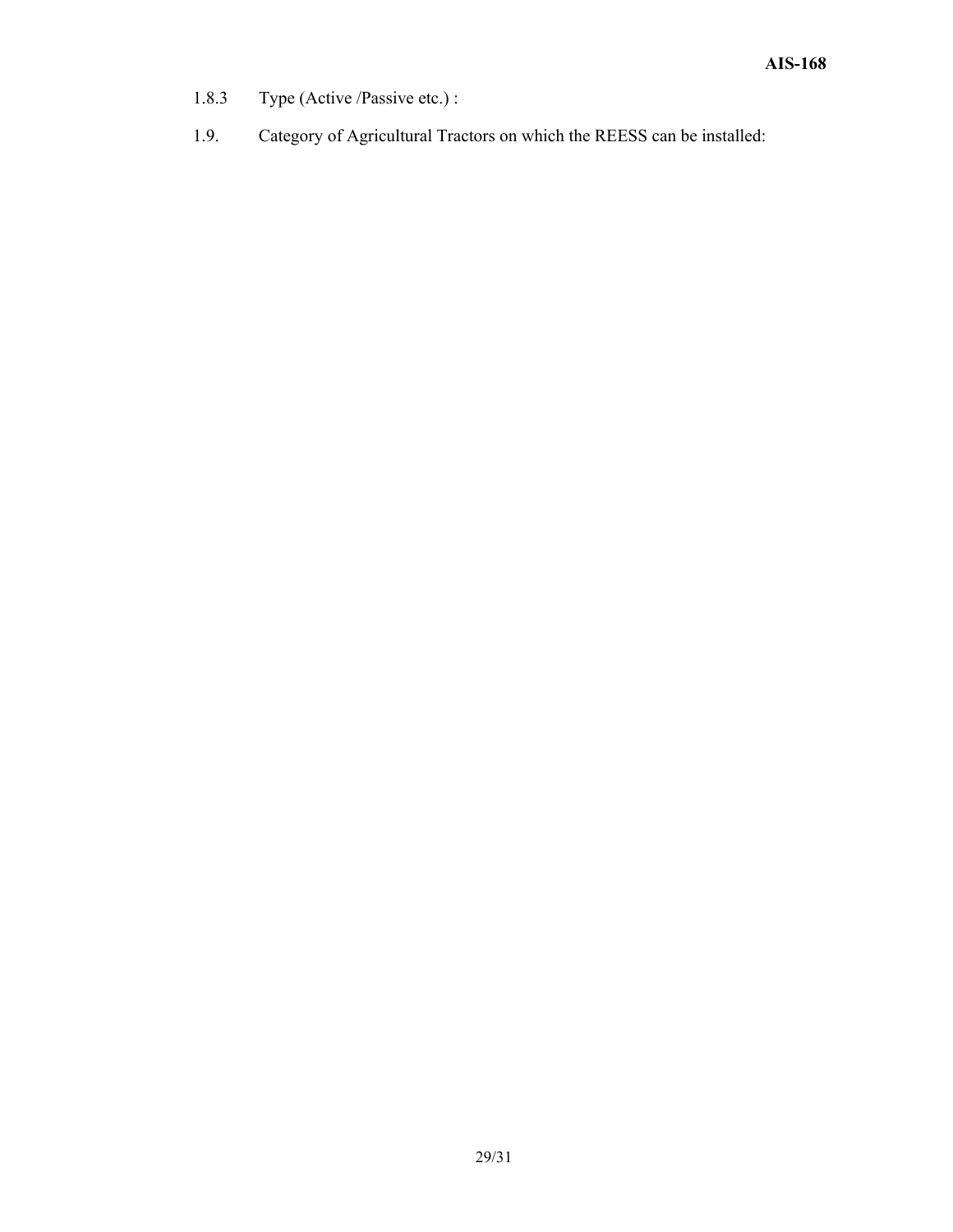#### (See Introduction)

## **COMPOSITION OF AISC PANEL ON SPECIFIC REQUIRMENTS FOR A6 and A7 CATEGORY ELECTRIC POWER TRAIN AGRICULTURAL TRACTORS\***

| Convener             |                                                     |
|----------------------|-----------------------------------------------------|
| Mr. A.A. Deshpande   | The Automotive Research Association of India (ARAI) |
| <b>Members</b>       | <b>Representing</b>                                 |
| Mr. M. M. Desai      | <b>ARAI</b>                                         |
| Mr. K B Patil        | <b>ARAI</b>                                         |
| Mr. J. J. R. Narware | CFMTTI, Budni                                       |
| Mr. C. V. Chimote    | CFMTTI, Budni                                       |
| Ms. Vijayanta Ahuja  | <b>ICAT</b>                                         |
| Mr. V M Dhanasekar   | <b>GARC</b>                                         |
| Mr. V J Baiju        | GARC                                                |
| Mr. R.Srinivasan     | GARC                                                |
| Mr. R.P. Vasudevan   | <b>TMA</b>                                          |
| Mr Nitin Janga       | <b>Escorts Agri Machinery</b>                       |
| Mr. Mansingh Jagdale | John Deere Equip. Pvt. Ltd                          |
| Mr. Philip Koshy     | John Deere Equip. Pvt. Ltd                          |
| Mr. Shubham Khawshi  | John Deere Equip. Pvt. Ltd                          |
| Mr. Pradeep Shinde   | Mahindra & Mahindra Ltd                             |
| Mr. P S Rajaram      | Mahindra & Mahindra Ltd                             |
| Mr. Murugeshan       | Mahindra & Mahindra Ltd                             |
| Mr. Venkatesan       | Tractors And Farm Equipment Ltd                     |
| Mr. Ravindran V      | Tractors And Farm Equipment Ltd                     |

<sup>\*</sup> At the time of approval of this Automotive Industry Standard (AIS)